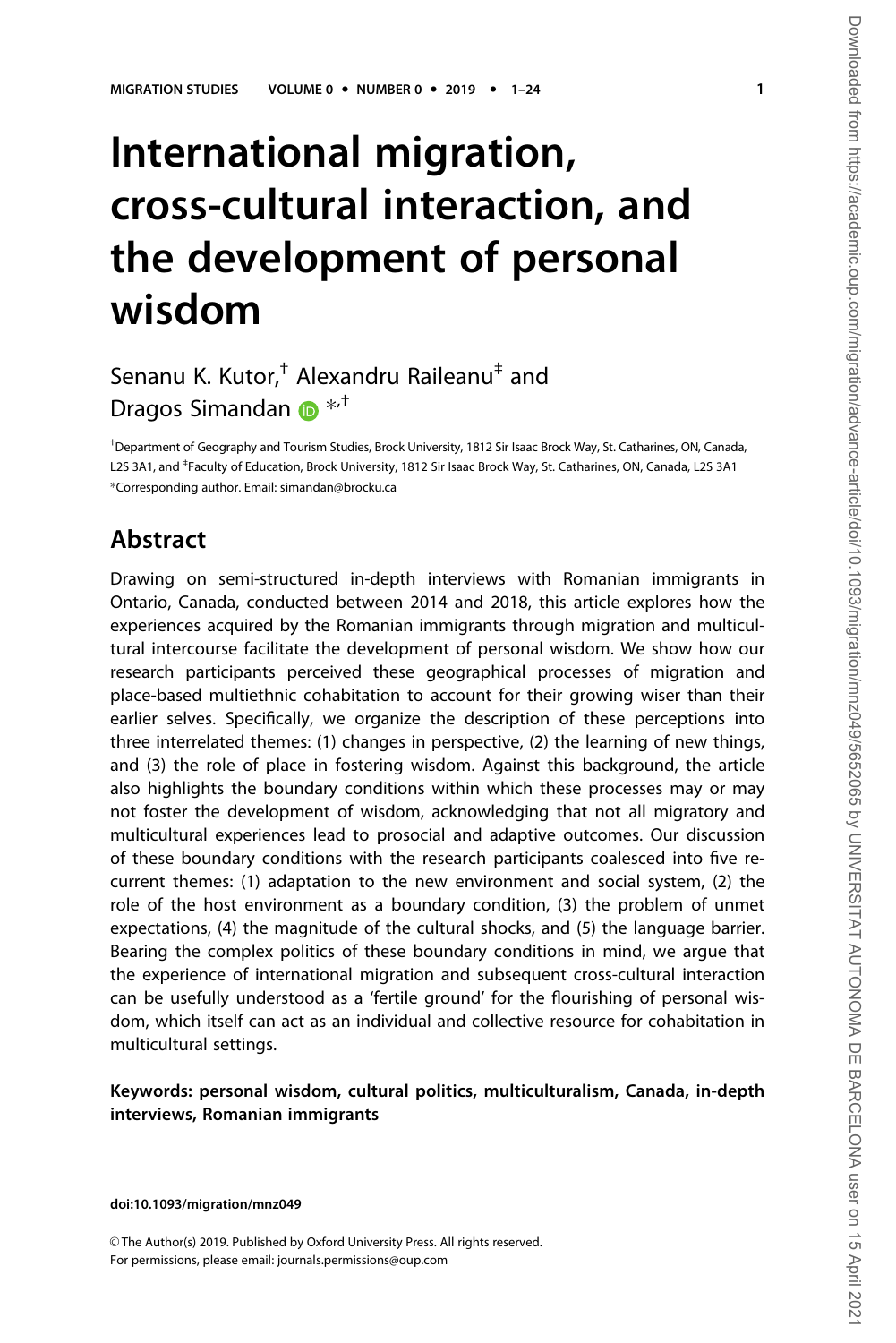### 1. Introduction

This article examines how the experiences acquired by Romanian immigrants in Ontario, Canada, through the conjoined processes of international migration and subsequent cross-cultural interaction are beneficial to fostering personal growth and wisdom. In a globalized world characterized by reciprocated exchanges between countries, international migration possibly has the greatest likelihood to cause enduring cultural impacts. As shown by Erten, van den Berg and Weissing [\(2018:](#page-19-0) 1), 'migration between human populations can affect the cultural repertoire of both immigrant and resident (host) groups in a number of ways. In some cases, immigrants adopt cultural variants that are present in the resident population'. The World Bank's Migration and Remittances Factbook of 2016, for instance, estimated that 250 million people, representing 3.4 per cent of the world population, live outside their countries of nationality or birth [\(Ratha et al. 2016\)](#page-21-0).

Even though migration has been explored from multiple perspectives, one area that remains understudied is the relationship among international migration, cross-cultural interaction, and the development of personal wisdom. Historically, the concept of wisdom has been studied systematically primarily by psychologists and philosophers ([Grossmann, 2017](#page-19-0); Sternberg and Glück, 2019). In popular culture, wisdom is often used interchangeably with intelligence and knowledge (Glück et al., 2009). This lay practice notwithstanding, wisdom is defined by [Baltes and Staudinger \(1993:](#page-18-0) 76) very specifically, as 'an expert knowledge system in the fundamental pragmatics of life, permitting exceptional insight, judgment and advice involving complex and uncertain matters of the human condition'. [Sternberg \(2004\),](#page-22-0) on the contrary, defined wisdom as the 'application of intelligence, creativity and knowledge to the common good by balancing intrapersonal (one's own), interpersonal (others') and extrapersonal (institutional or other larger) interests over the long and short terms, through the mediation of values, so as to adapt to, shape, and select environments' ([Sternberg, 2004:](#page-22-0) 287). The underpinning commonality in these definitions of wisdom is that it involves the amalgamation of superior knowledge, creativity, and intelligence. [As Raileanu \(2017](#page-21-0): 1) states, 'the concept of wisdom encompasses various forms of intelligence while also being related to abstract concepts such as spirituality'. This article deploys the concept of wisdom to mean a 'general mental capacity of integrating intelligence with morality, which is acquired by experience and practice' ([Fengyan and Hong 2012:](#page-19-0) 67). This mental capacity, we argue, can be fostered through the experience of international migration and cross-cultural interaction.

In recent times, human geographers interested in migration have begun to explore the utility of the concept of wisdom for their discipline ([Simandan 2011\)](#page-21-0). This reflection has taken the form of how being wise can be related to being critical and, by extension, to the very questioning of received wisdom. It has resulted in an empirical research program dedicated to analyzing geographical processes through which one may become wiser than one's earlier self ([Raileanu 2017](#page-21-0); see also [Simandan 2010,](#page-21-0) [2011](#page-21-0), [2013a,b](#page-21-0), [2016](#page-22-0), [2017,](#page-22-0) [2018a](#page-22-0),[b,c,d](#page-22-0), [2019a,b,c,d](#page-22-0) for prior geographical conceptualizations of wisdom and subjectivity). One such geographical process is international migration. This is because, as one moves from one culture to another, one finds oneself in a different environment with its attendant cross-cultural interactions.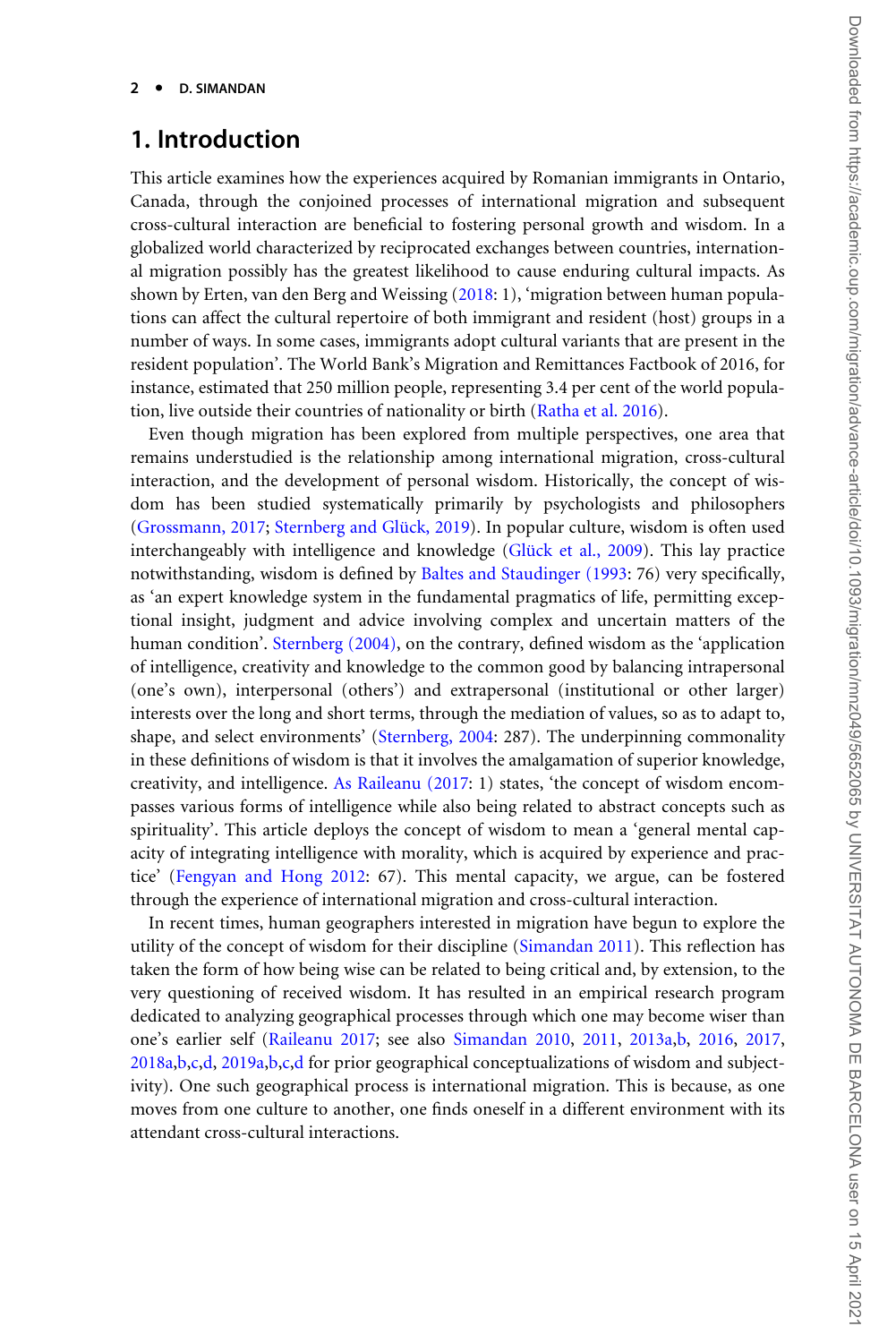In this article, we argue that one may become wiser than one's old self by the sheer exposure to the diversity that ensues from the process of migration. Metaphorically speaking, the breathing space created in one's life because of international migration 'allows one to sniff the scent of wisdom' ([Simandan 2013b:](#page-21-0) 393). We offer, in other words, a more geographical view on the development of wisdom. In so doing, we highlight how international migration and cross-cultural interaction catalyze the growth of personal wisdom (Section 4) as well as the boundary conditions of this set of processes (Section 5). The next section will situate this empirical research within the broader contexts of (1) Romanian immigration to Canada and (2) the growing literature on the politics of urban diversity in migrant cities.

### 2. Context

#### 2.1 Romanian immigration to Canada

Out of the 21 million inhabitants of Romania, 3 million are estimated to be living abroad and primarily in Europe ([Culic 2010](#page-18-0): 347). However, unlike the Romanian immigrants in Canada, these are primarily seasonal workers or workers employed on temporary work permits. A dichotomy between the pre-1989 and post-1989 patterns of Romanian emigration can be observed. This distinction is marked by a political regime change in the form of the 1989 'Romanian Revolution', when the Communist dictatorship of Ceausescu was replaced with liberal democracy. During the Communist Regime (1945–89) emigrants from Romania left for mostly Germany, Israel, and Hungary ([Culic 2010](#page-18-0): 347). Direct immigration to Canada during this time period was almost impossible due to government restrictions. Romanians in Canada prior to 1989 were mostly the result of post-World War II diaspora (political refugees) or late-19th-century farming initiatives [\(Patterson](#page-21-0) [1985:](#page-21-0) 393–5).

The post-1989 era has seen a drastic increase in Romanian migrant cohorts entering Canada. The yearly arrival peaked in 2002 with 5,688 individuals ([Culic 2010\)](#page-18-0). This peak has not been reached since this time and the yearly arrivals have been decreasing due to Romania becoming a member of the European Union in January 2007. The differences between the two broad generational categories are however still relevant as the community is, to a certain extent, divided between members of the two groups. Other disjointed generational patterns can also be observed. The most significant is the apparent lack of community spatial cohesion in major Canadian urban areas and the tendency in some cases to self-identify as 'bicultural' or 'assimilated'. Taken together, the small literature on Romanian immigrants to Canada shows that they are far from being a homogenous group ([Culic 2010](#page-18-0), [2012;](#page-19-0) [Paraschivescu 2011](#page-21-0), [Stoilescu 2014\)](#page-22-0). [Paraschivescu \(2011\)](#page-21-0), for instance, argues that pre-1989 migrants to Canada are far less likely to have affective or even material ties to Romania compared to post-1989 migrants. Furthermore, the aforementioned literature, despite being limited to only a few sources, suggests the existence of a process of self-development or ontogenesis through migration. As we hope to demonstrate in a forthcoming related analysis, this process is necessarily gendered (for investigations of the complex relationship between gender and migration, see [Donato et al. 2006;](#page-19-0)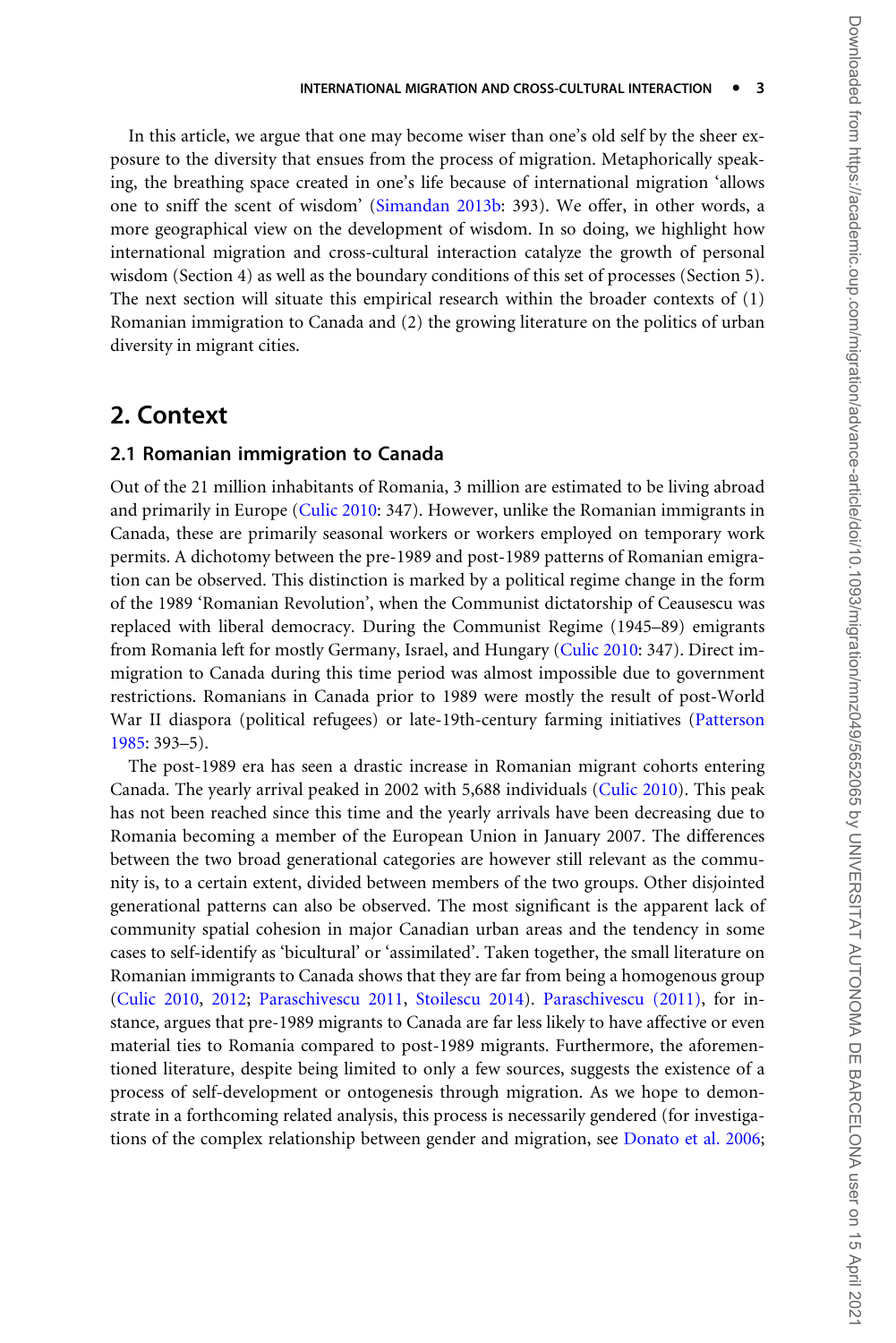#### 4 -D. SIMANDAN

[Silvey 2006](#page-21-0); [Kraler et al. 2011](#page-20-0); [Lutz 2018](#page-20-0); [Palmary et al. 2010;](#page-21-0) [Pessar and Mahler 2003](#page-21-0)). Wisdom is not explicitly discussed, but various positive aspects of transnationalism or biculturalism hint toward some of the wisdom theories relevant to our research interest. The province of Ontario serves as a regional focus for our empirical work because almost half of the Romanian community in Canada lives there: at the most recent census, of the total of 238,000 Canadian respondents who chose 'Romanian' as their ethnic origin, more than 98,000 lived in Ontario (including 26,000 in Toronto alone; [Statistics Canada 2016](#page-22-0)). The highly urbanized and multicultural setting of the province also offers the perfect environment for experiencing cross-cultural encounters.

#### 2.2 The politics of urban diversity in migrant cities

Diversity in migrant cities has been on the international agenda for many reasons. Diversity, which according to [Galinsky et al. \(2015\)](#page-19-0) encompasses heterogeneity in the race, gender, cultural disposition, sexual orientation, and other equally significant axes of social difference, is an important feature of many successful societies. Championing the course of diversity is more than a moral issue, to include practicality as evidence abounds that, there are several diversity gains for associations, communities, and nations.

[Ye \(2017\)](#page-23-0) argues that much of the contemporary work on urban diversity remains focused on western European contexts including the UK and immigrant countries such as Canada, Australia, and New Zealand. Expanding the sites for empirical and theoretical investigation brings to the fore the multiplicity of analytical tools and conceptual frameworks available to researchers. Ye argues for more research on the structural component of managing diversity, while noting that research on copresence has a long history in urban studies, with an analysis of contact with people (subjects) unlike ourselves. The new diversities emerging from migration enrich and make the dynamics of urban community complex, resulting in a renewal of interest in the likelihood of an intercultural encounter [\(Ye 2017\)](#page-23-0). The awareness arising from the growing social multiformity emanating from migration in today's global city has inspired research on coexistence, urban citizenship, and contact with different people. Geographical knowledge on the social and cultural dimensions of globalizing cities has shown several 'contact zones' influenced by local-transnational encounters, which are dependent on factors such as nationality, religion, race, legal status, gender, and sexuality ([Ye 2017](#page-23-0)). The metaphor 'mongrel city' and the term 'multiplex city' as coined by [Sandercock \(2003\)](#page-21-0) and [Amin and Graham \(1997\),](#page-18-0) respectively, are being increasingly used to describe the diversified and pluralized nature of the contemporary global city ([Ye 2017](#page-23-0)).

The literature on the politics of urban diversity in migrant cities encompasses the geographies of befriending, belonging, and intercultural encounter. [Askins \(2016\)](#page-18-0), drawing on the encounters between refugees and asylum seekers and more settled residents in a befriending scheme in Newcastle, UK, develops the useful notion of the 'emotional citizenry'. The emotional citizenry is a process that is grounded in the complexities of places, lives, and feelings, that goes beyond any fixed status of citizenship to be attained in a formal political setting [\(Askins 2016\)](#page-18-0). There has been a significant amount of scholarship on issues of belonging, identity, and space in the social sciences, with contested understandings of the relationships between place, displacement, migration, and group formation.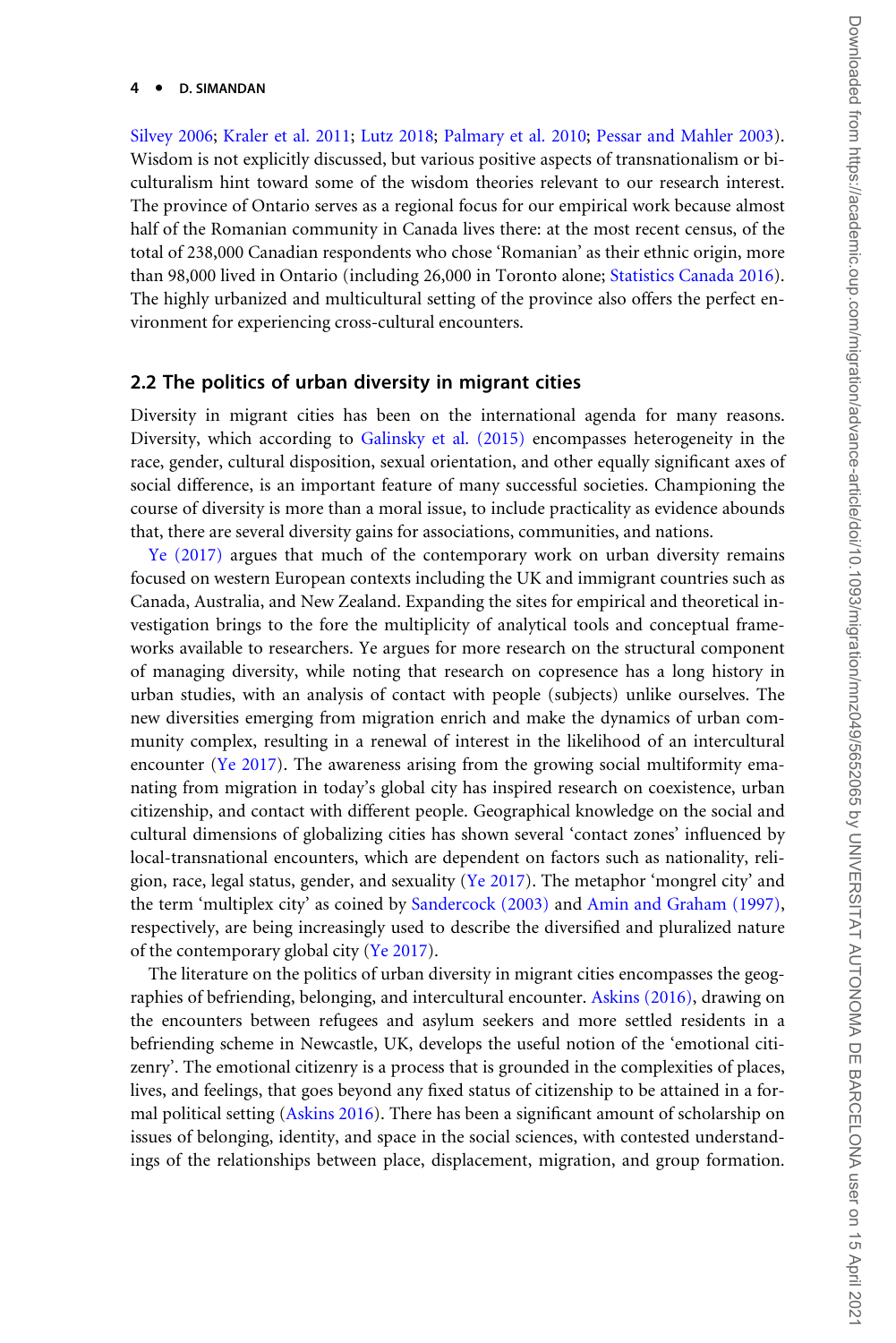Much of this literature has focused on the racialization of migration, the exclusion of the marginalized groups from the public realms, and struggle over citizenship. A growing body of research has centered on the emotionality of belonging by drawing on [Probyn's](#page-21-0) [\(1996\)](#page-21-0) concept of belonging, which emphases the emotional and embodied sense of being in a 'place' and being 'secure' ([Askins 2016](#page-18-0)).

With respect to building personal safety and gaining recognition, [Askins \(2016\)](#page-18-0) identifies belonging to be complex, active, and emotional; emerging through the befriending system as people, directly and indirectly, try to make meaning out of, and secure their place in, the world. This, according to Askins, is evidenced in diverse forms. On the part of refugees and asylum seekers, belonging is an emotional aspect of daily life in quite particular ways: fears of claim refusal and deportation, sense of exclusion from conventional society, marginalization in employment, and incidents of racism in the immediate environment. To overcome such exclusion and marginalization, and to ensure personal safety, refugees and asylum seekers draw on formal and informal networks of practices ([Askins](#page-18-0) [2016\)](#page-18-0).

There has been an upsurge in migration flows across a range of geographical spaces and cities play an important role in shaping these flows across and within countries. The increment in migration flows cuts across different geographical spaces and is propelled by demand-driven and supply-driven factors. In light of this background, [Nicholls and](#page-20-0) [Uitermark \(2016\)](#page-20-0) adopt the concept of 'counter-publics' from Nancy Fraser to examine the significant roles played by cities in the political formation of immigrants. They show migrant cities to perform important functions. First, they serve as a point of call or contact for newcomers in their struggle for recognition and equality when they migrate to a different country. Second, new immigrants, when confronted with limitations and obstacles, tend to rely on their own ethnic networks and social capital to pool resources, gain access to information, and in the process, develop different identities in the destination communities. 'Counter publics', Nicholls and Uitermark argue, is a useful concept for analyzing the production of exclusion because it has geographical embeddedness. They identify three main processes that affect the formation of immigrants' groups and counter-publics in cities. First, cities enable the institutions spawning oppositional subjectivities. In addition, competition with hegemonic adversaries helps build strong symbolic and social boundaries and bonded collective identities. Finally, cities offer a range of networks and groups to reinforce and support the immigrant counter-publics ([Nicholls and](#page-20-0) [Uitermark 2016\)](#page-20-0). 'Pull effects' are created as cities and neighborhoods with strong institutions attract people for 'support and protection' ([Nicholls and Uitermark 2016:](#page-20-0) 882). The pull effects eventually make these cities and neighborhoods an attractive space for the immigrants' cultural and social lives. The counter-public that emerges from this hub or space becomes part of a network that connects cities and transcends national boundaries. Nicholls and Uitermark show that there are different processes that produce subaltern counter-publics versus the dominant public sphere. They thus emphasize how language and conversations that make some discourses valid and with the potency to produce a counter-public may produce the exact contrary effect in the dominant public sphere. A strong counter-public allows the marginalized group to enter the public sphere, but this entrance places them into an unequal position, often ridden with hostile terms of engagements ([Nicholls and Uitermark 2016\)](#page-20-0).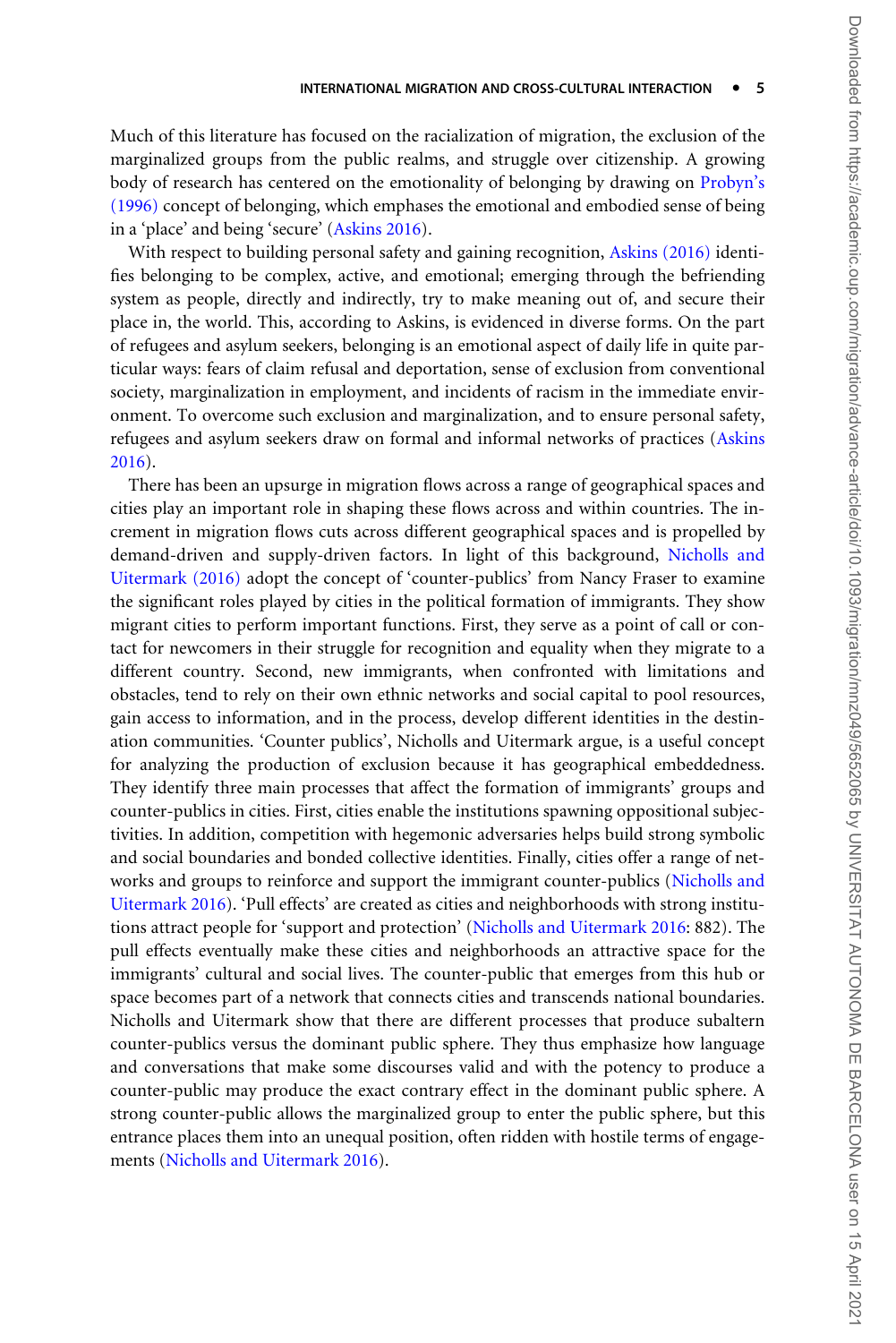#### $6 -$ D. SIMANDAN

[Moore \(2016\)](#page-20-0) focuses on transnational identities of Taiwanese professionals in two global cities—London and Toronto. Given that our empirical research involved interviewing immigrants from Ontario, Canada (including Toronto), we found his work helpful for contextualizing our own. While the Taiwanese professionals in London identified themselves as on the move, their counterparts in Toronto identified themselves as permanent settlers. This shows the difference that context and geographical location make in how immigrants portray their identities. This is remarkable because despite being from the same background (Taiwanese), the context of a different location (Toronto and London), profoundly shapes their self-identity. Moore's work follows in the footsteps of several scholars who have explored transnationalism, location, and identity from different per-spectives such as the examination of return Chinese migrants [\(Teo 2011\)](#page-22-0), the trajectorybased study of Singaporean elites in London ([Ho 2011\)](#page-19-0), the ethnic diversity in global cities ([Bell and de Shalit 2011\)](#page-18-0), the evaluation of hierarchies among global cities ([Derudder](#page-19-0) [and Taylor 2005;](#page-19-0) [Neal 2007](#page-20-0)), transnational urbanism as an uneven, complex process ([Smith 2005\)](#page-22-0), and interactions among different groups in the same city [\(Harvey 2008;](#page-19-0) [Yeoh and Wills 2005\)](#page-23-0). The findings from the study show that Taiwanese professionals' community in London identified themselves as transnationals with binary ties with British and Taiwanese culture [\(Moore 2016](#page-20-0)). This identity is conspicuously manifested in the hoisting of flags and symbols of both countries at community events. The transnational identity developed by Taiwanese professionals in London was leveraged as a medium for developing business connections between Taiwan and the UK. Taiwanese professionals' community in Toronto, on the contrary, has a rather different transnational identity. They identified themselves more with Taiwan culture than being associated with Canada ([Moore 2016](#page-20-0)).

The recent literature on international migration and the politics of urban diversity in migrant cities has also developed in the direction of a fine-grained analysis of the specific gains and losses induced by diversity. This more recent direction directly speaks to our preoccupation with the boundary conditions that constrain whether immigrants become wiser than their earlier selves (see Section 5). [Galinsky et al. \(2015\)](#page-19-0) illustrate this trend, as they offer an in-depth perspective on (1) diversity from the angle of communal or group diversity versus diversity acquired by individuals, (2) ways of removing obstacles that limit the extent of diversity in organizational settings, and (3) a description of multiculturalism and perspective taking as ways of managing diversity without provoking resistance. They identify two forms of diversity, each with their inherent benefits. These are group diversity and individually-inherent diversity. They note that homogeneous groups are more likely to have narrow mindedness whereas groups with diversity are often oriented toward innovation and effective decision-making in the context of competition and cooperation ([Galinsky et al. 2015](#page-19-0)). Two main reasons are adduced for the diversity benefits associated with innovation and decision-making. First, different viewpoints to choose from are at the disposal of a diverse group, and, second, the makeup of the diverse group (minority and majority) makes it process the information more thoughtfully and precisely. There is experimental evidence in that regard. For example, diverse juries with diverse ethnic backgrounds make fewer inaccurate statements when compared to homogeneous juries ([Galinsky et al. 2015](#page-19-0)).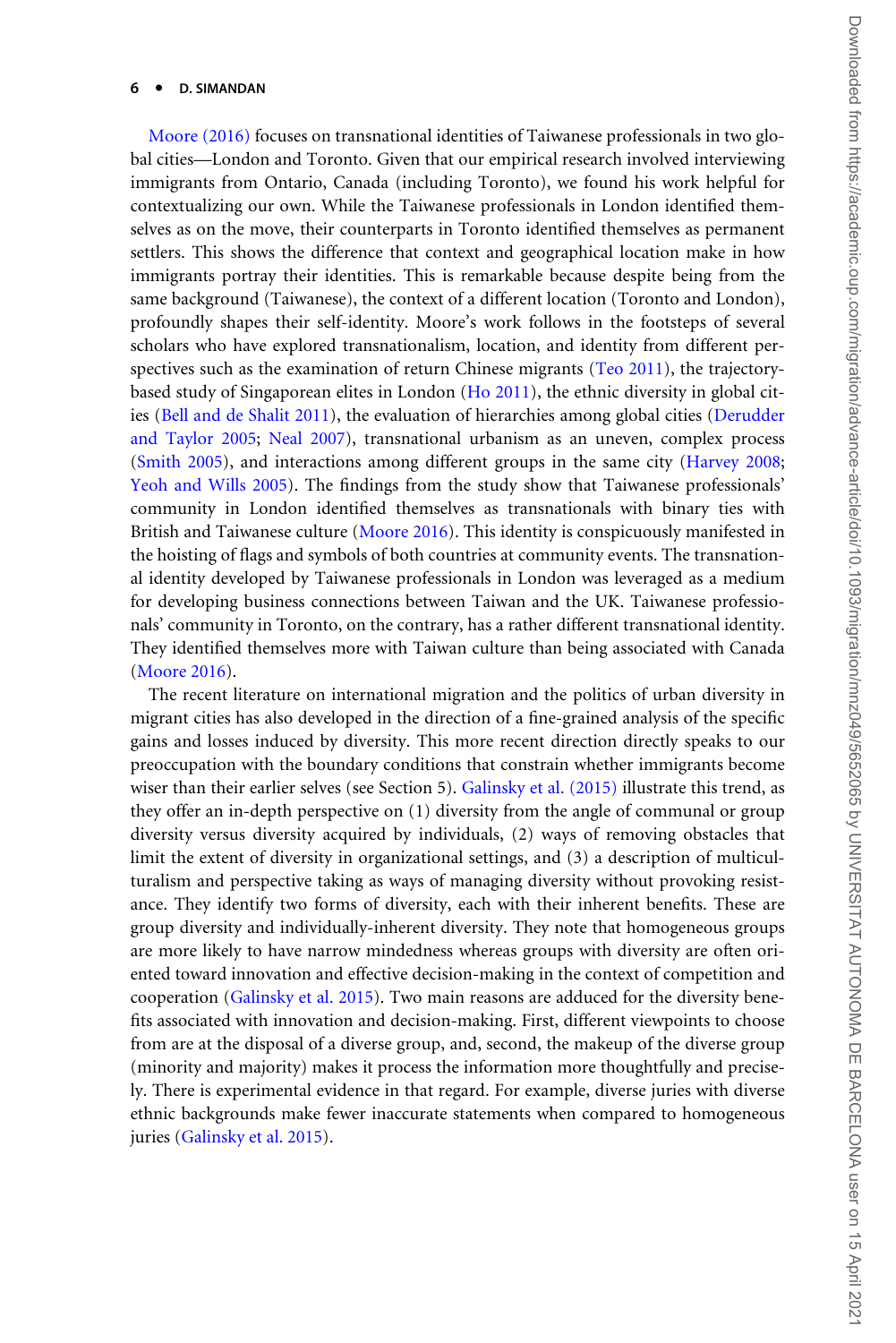First introduced in 2005, the concept of super-diversity [\(Vertovec 2005](#page-23-0), [2007\)](#page-23-0) has brought together many of the foregoing debates and, thereby, has cast in a sharper analytical focus the nexus between migration, urban politics, and social difference. Reflecting a decade later on how the concept has been deployed in the social sciences, [Meissner and](#page-20-0) [Vertovec \(2015](#page-20-0): 541) noted that:

Many utilizing the term have referred only to 'more ethnicities' rather than to the term's fuller, original intention of recognizing multidimensional shifts in migration patterns. These entail a worldwide diversification of migration channels, differentiations of legal statuses, diverging patterns of gender and age, and variance in migrants' human capital.

The foregoing literature provides a useful context for our own investigation into how the heightened exposure to diversity may foster the personal growth of immigrants and their subjective sense of having become wiser than their earlier premigration selves. In what follows, we briefly describe the qualitative research methodology and the empirical data on which this article is based (Section 3). We then turn to examine the beneficial roles of migration and cross-cultural interaction to developing personal wisdom by outlining three interrelated themes: changes in perspective, the learning of new things, and the role of place in fostering personal growth (Section 4). We also provide a counterpoint to this focus on benefits, by reflecting on the boundary conditions constraining whether the experiences gained from international migration and the subsequent cross-cultural interaction may foster personal wisdom (Section 5).

### 3. Methods

Drawing on qualitative data gathered through in-depth semi-structured interviews carried out between 2014 and 2018, this article discusses how the experiences of international migration and cross-cultural interaction lived by Romanian immigrants in Ontario, Canada, have made them become wiser than their earlier selves. The choice of this community emerged from three considerations: (1) it is necessary that the immigrants all come from one country to enable a detailed consideration of the sociospatial characteristics of their preimmigrant lives and subjectivities; (2) Romanian immigrants in Canada are very well educated (with at least two-thirds estimated to have attended some form of postsecondary education; [\(Culic 2010,](#page-18-0) [2012\)](#page-19-0), which means that they possess the cognitive skills and cultural capital required to provide thoughtful reflections on their migratory experience; and (3) to date, no wisdom scholar has researched this ethnic group, specifically.

The study aimed to capture the participants' lived experiences and self-reflections about the relationship between international migration, cross-cultural interaction, and the growth of personal wisdom. The analysis is based on data from 30 participants; both males and females Romanian immigrants in Ontario. The interviews were conducted in Romanian and English, depending on the choice of language by the participants and mostly done in the participants' home. The interviews conducted in Romanian were later translated to English. In adhering to the ethical principles of anonymity and confidentiality, we redacted out identifying information from the interview transcripts.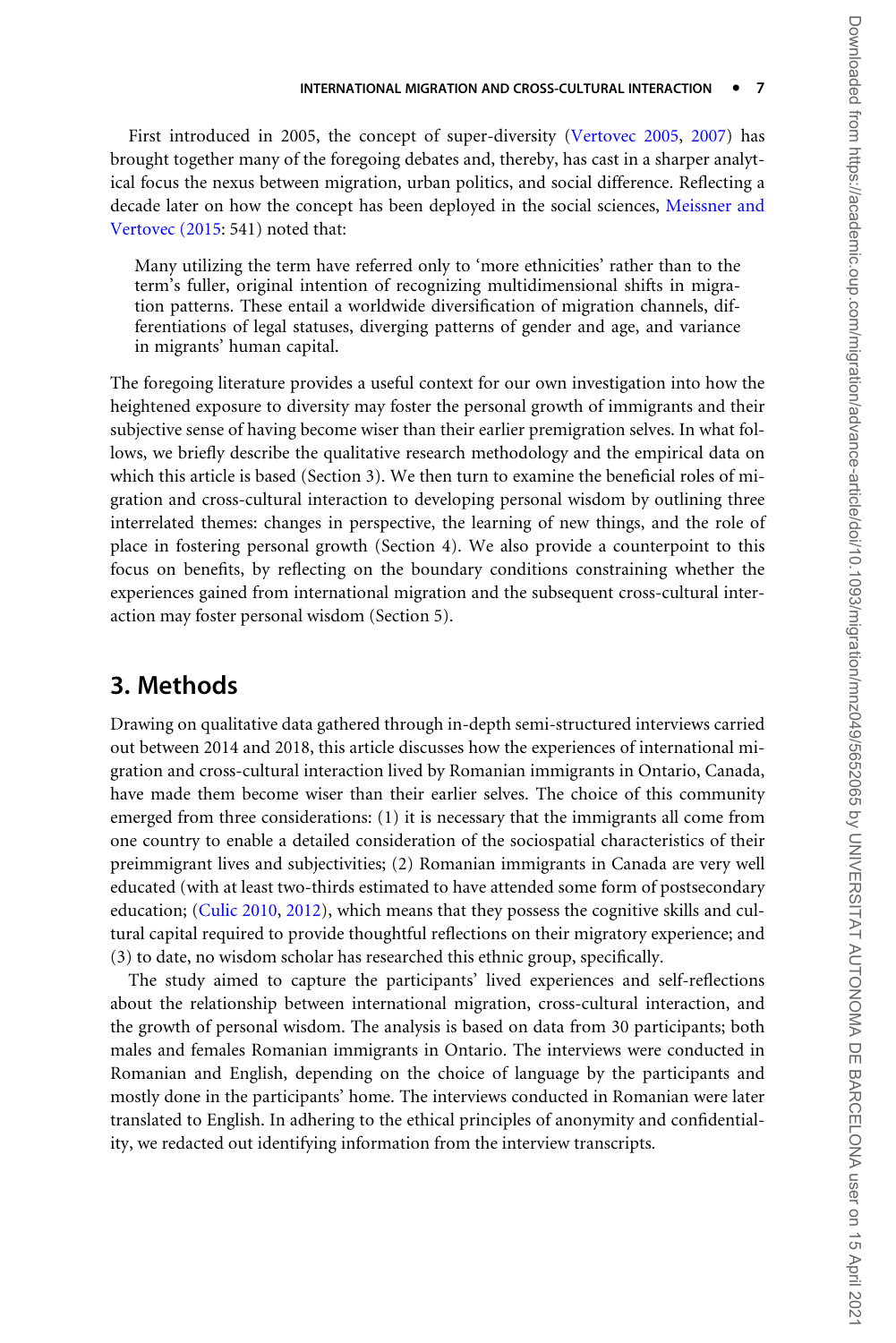#### 8 -D. SIMANDAN

The article employs 'framework analysis', that is, a methodological process of 'sifting, charting and sorting material according to key issues and themes' [\(Ritchie and Spencer](#page-21-0) [1994:](#page-21-0) 177). Framework analysis comprises five key stages: familiarization, identification of thematic frameworks (by carefully and recursively reading through the interview dataset), indexing (i.e. sifting of interview data, categorizing quotes, and inferring comparisons between cases), charting (i.e. the sorting out of quotes out from their original context and reorganizing them under suitable themes), and mapping and interpretation (i.e. pulling together the key attributes of the data by interpreting the dataset as a complete whole; see [Ritchie and Spencer 1994](#page-21-0)).

In the remainder, the analysis and interpretation of the interview data are organized into two complementary parts. The first part describes how Romanian immigrants perceived their migration from Romania to Canada and the subsequent cross-cultural interaction at their destination. It highlights pathways or processes through which these experiences have been conducive to the development of the immigrants' personal wisdom. The second part contextualizes these pathways and processes, by outlining their boundary conditions.

## 4. The roles of migration and cross-cultural interaction in the development of personal wisdom

As [Simandan \(2013b](#page-21-0)) has shown, international migration provides an opening for personal wisdom to flourish. In line with this perspective, the participants were asked to comment on how and why they consider their migration from Romania to Canada, as well as their cross-cultural interaction in Ontario, to be helpful for the growth of personal wisdom. This problematic is timely and worth investigating because it provides an empirical basis to the theory that articulates geography and wisdom by proposing that geographical processes in general and international migration, in particular, contribute to personal growth ([Kutor, 2019](#page-20-0), [Simandan, 2002](#page-21-0), [2013b;](#page-21-0) [Raileanu 2017](#page-21-0)). From the recursive and open-ended coding of the interview data, we structure the ensuing discussion into three interrelated but distinct themes: (1) changes in perspective, (2) the learning of new things, and (3) the role of place in fostering wisdom.

#### 4.1 Changes in perspective

One of the recurring themes on how migration and cross-cultural interaction are considered by Romanian immigrants to foster the development of personal wisdom is that the two processes offer the participants different perspectives to one's earlier perspective or way of seeing the world. It has emerged from the data analysis that the Romanian immigrants in Ontario, Canada considered their migration trajectory and the multicultural environment they found themselves in, as beneficial to wisdom development. The participants emphasized that the joint processes of migration and cross-cultural interaction have offered them new perspectives into real-life situations as well as a more encompassing worldview. This new perspective, they stressed, was not possible without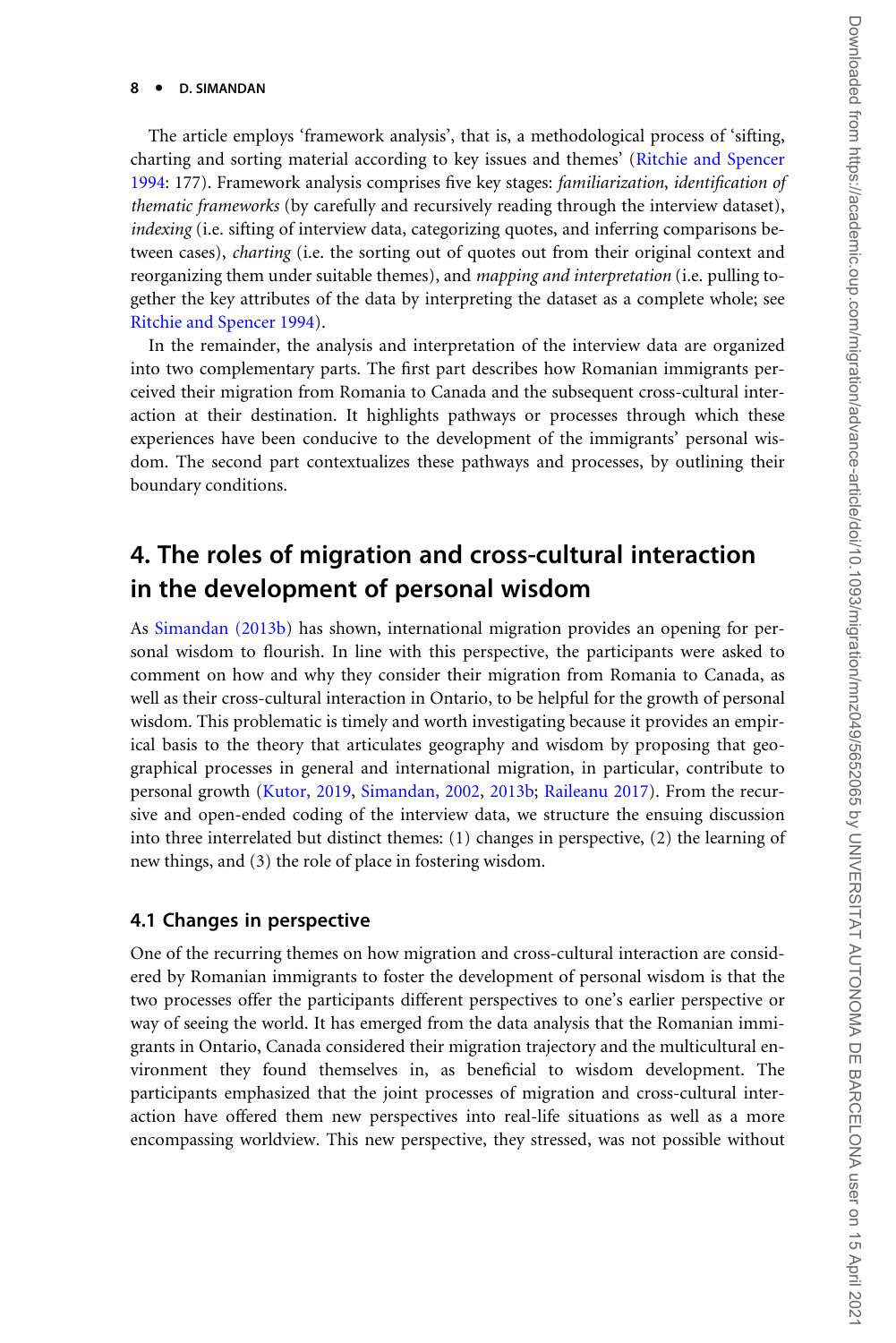their migration to Canada and the encounters they experienced in a multicultural environment. To illustrate, one participant stated that 'through this move, I began to see things differently. I realized that now I see things to be better. This change of perspective does not have anything to do with positive or negative experiences but rather experiences in general'. This assertion was reinforced in different formulations by several of the other participants, who alluded to the fact that both positive and negative experiences, one way, or the other, contribute to one's wisdom. There is, however, no guarantee that as one goes through positive or negative experiences, one necessarily becomes wiser. Rather, the outcome of the process depends on the characteristics and the specific circumstances of each individual. Some can become wiser in the midst of negative experiences whereas others can become more foolish with a positive experience. The participants also contended that new perspectives about life situations enrich one's mental repertoire and promote personal wisdom because one sees things through a different lens by virtue of the conjoined geographical processes of migration and multicultural cohabitation. This change in perspective, they argued, would not have been possible without their interaction with people of different cultures in the highly heterogeneous environment of urban Canada. As one middle-aged man stated in relation to migration and cross-cultural interaction:

It opens your mind. You have daily encounters with people from other parts of the world, other societies and ways of thinking. This matters to your life experience and understanding. Yes, and I say ... this ... because dynamism and changes create a certain energy that leads to wisdom. This happens even if you do not realize that you are wiser. I believe that migration and leaving your environment behind gives you a different type of energy and strength. This is different from someone that was born in a village and never left. It is an extraordinarily great place to develop wisdom. You have access to everything you could ever want in this world. From all communities in the world to all museums... and I was most impressed when I came to Canada by seeing the Metropolitan Library. To go there and have free access to so many books and information was amazing before the invention of the internet. There were even newspapers from Romania. Everything was accessible. I was left very impressed.

These reflections are indicative of an immigrant with high levels of cultural capital, and, thereby, are representative of the high level of education and socioeconomic status characterizing the majority of our interviewees, as well as the Romanian community in Ontario, in general. We agree, in this context, with Umut Erel's critique of the typical deployment of the concept of cultural capital in migration studies and warn against a simplistic equation of one's cultural capital with the cognitive skills and resources they 'brought' with them from their home country. In Erel's own words [\(Erel 2010:](#page-19-0) 642):

Research often treated migrants' cultural capital as reified and ethnically bounded, assuming they bring a set of cultural resources from the country of origin to the country of migration that either fit or do not fit. Critiquing such 'rucksack approaches', I argue that migration results in new ways of producing and reproducing (mobilizing, enacting, validating) cultural capital that builds on, rather than simply mirrors, power relations of either the country of origin or the country of migration. Migrants create mechanisms of validation for their cultural capital, negotiating both ethnic majority and migrant institutions and networks.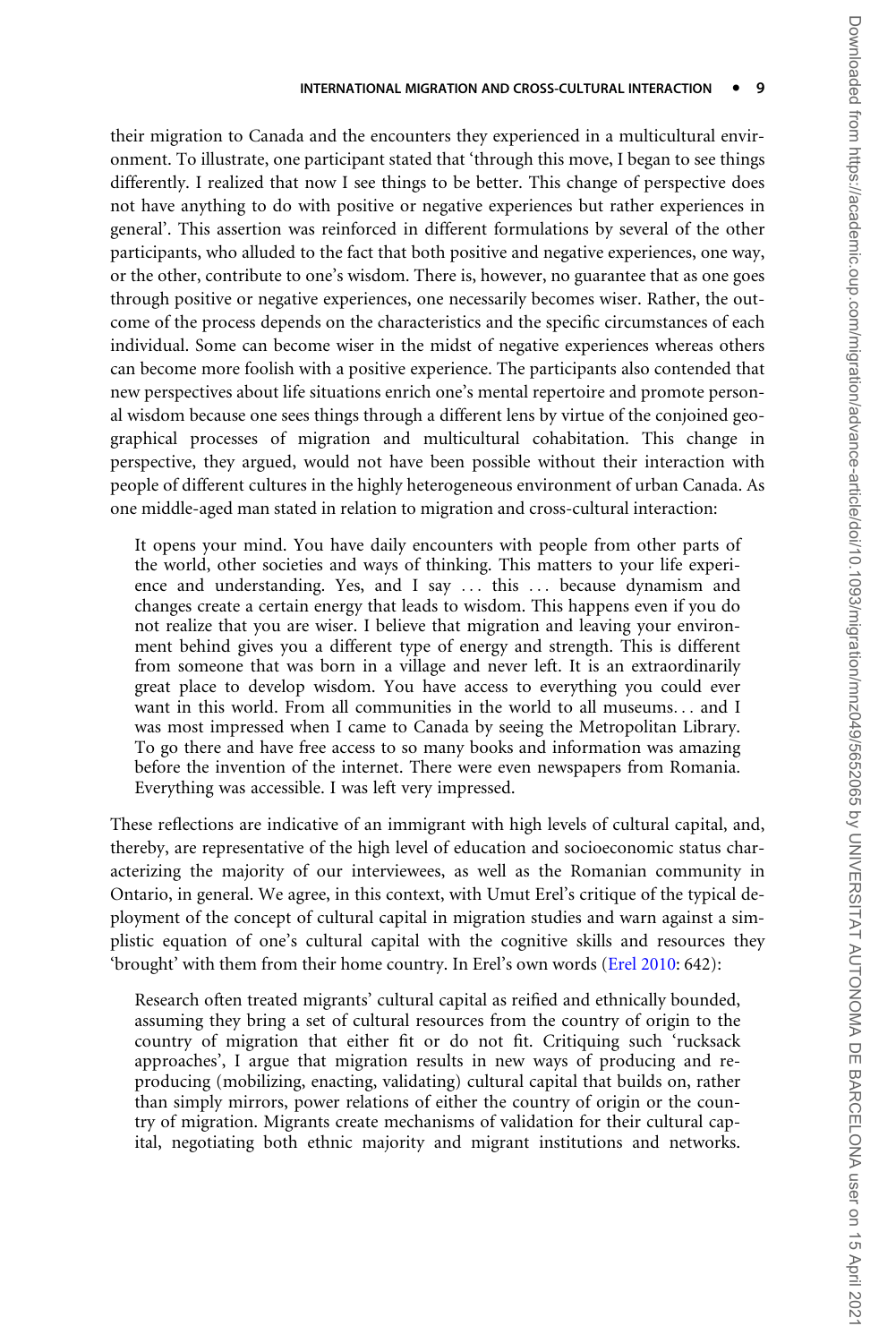#### 10 • D. SIMANDAN

Migration-specific cultural capital (re-)produces intra-migrant differentiations of gender, ethnicity and class, in the process creating modes of validation alternative to national capital.

One of the specific ways in which migration and cross-cultural interaction are deemed by the participants to be conducive to wisdom is the broadening of horizons (see also [Culic](#page-18-0) [2010](#page-18-0), [2012;](#page-19-0) [Marcu 2015,](#page-20-0) [2016,](#page-20-0) [2017](#page-20-0)). Some of the interviewees argued that their migration to Canada, coupled with the multicultural environment they found themselves in, has significantly and positively impacted their cognitive horizons. This broadening of horizons, according to them, helped to challenge certain 'taken for granted lifestyle and stereotypes' that were part of them when they came to Canada. As stated by one of the participants, 'there are people who assimilate to Canada and there also those that stick with their own cultures and rules. And I would say that [migrating to Canada and cross-cultural interaction] have broadened my horizons but it was more so because of the individual[s] I have interacted with and not the culture itself'. This claim presupposes that while one lives in a multicultural environment which is good in itself, the ability to become wiser than one's earlier self is to a large extent a function of the varying levels of cultural capital of the specific people one interacts with, and not necessarily the general cultural milieu. This observation also echoes the recent call in the migration and cultural capital literature to move beyond static, unidirectional, and unidimensional understandings, to...

...focus on how migrants' temporal and spatial journeys are shaped by and in turn shape their opportunities to mobilize resources and convert them into capitals. These processes depend on migrants' social positioning, including their gender, class, ethnic and national positioning, as well as citizenship status, and how this is articulated in relation to different fields in different spatial and temporal contexts [\(Erel and Ryan 2019](#page-19-0): 246).

Change in perspective and the broadening of one's horizon, as emphasized by the participants, are, therefore, compelling. This recurrent theme is consistent with one of the factors identified by [Walsh \(2015](#page-23-0); see also [Walsh 2011\)](#page-23-0) as a key ingredient of wisdom: a (broader and deeper) sense of perspective.

#### 4.2 Learning of new things

Another recurring theme is that migration and cross-cultural interaction afford the Romanian immigrants in Ontario, Canada, the opportunity to learn new things, which eventually translates into them becoming wiser than their earlier selves. It has emerged from the interview analysis that migration and living in a multicultural environment like urban Canada provide an opportunity to learn new things in life. Coming into contact with people from a heterogeneous cultural background makes one to adopt, and adapt to, new ways of life, to learn new things, and to forgo past prejudices and ways of life that are not deemed appropriate in a multicultural environment. These new ways of life not only contribute to personal development and harmonious living but also foster wisdom. As one participant emphasized:

One's wisdom is increased through interacting with as many cultures as possible and speaking with many cultures as possible. There's been a study conducted on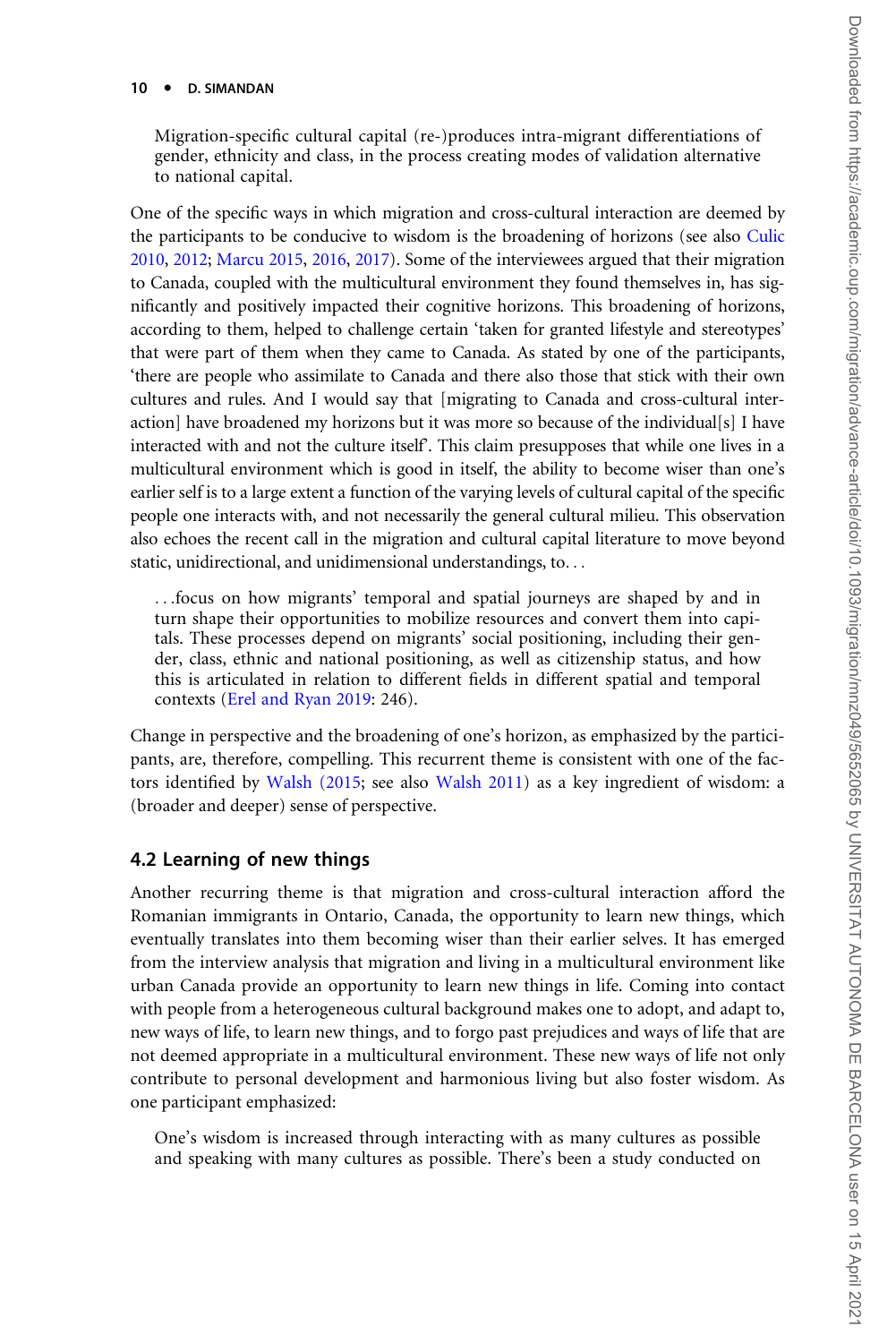that and a person that knows how to speak a different language is a wiser person. It is because it has been proven that each half of the brain is lit by neurons in a different way when one is capable of speaking multiple languages. And by interacting with as many cultures as possible, definitely, your wisdom broadens. It is because of the big percentage of different cultures living, studying, working and being able to connect with each other on a daily basis. This makes someone grow in terms of wisdom.

Of particular interest in this quote is the participant's choice to use the abstraction 'culture' as a shorthand for encountering specific individuals with diverse backgrounds, in specific places (e.g. [Wilson 2017](#page-23-0)). To be sure, the reification of 'culture' occurs not only among 'lay' people, but also in academic circles, despite repeated scholarly attempts to expose this practice as highly problematic (e.g. [Adams and Markus 2001;](#page-18-0) see also [Baumann](#page-18-0) [1996\)](#page-18-0).

There was also an acknowledgment from several interviewees that another dimension through which migration and cross-cultural interaction make one learn new things, is that these two processes change oneself as an individual in terms of prevailing patterns of thinking. One becomes more accommodative, tolerant, and accepting than one's earlier selves because of these processes and the experiences they afford. As one woman explained, from her experience, 'the fact that you came here and met other people and culture[s] changes you. It makes you wiser, more contemplative and more patient. The people are different, and you have to accept them and behave nicely. You can't discriminate, you can't judge people by skin colour or religion'.

The above quotation speaks to a point made by another participant, that 'we (Romanian) as we lived under communism, did not have contact with other races. People say that we are racist, but we can't be racist if we never met someone of a different race before. Now with migration, I have seen many people and understand them differently. Multiculturalism helps'. The point made seems at first glance perplexing, because Romania has always had ethnic minorities (Roma, Hungarians, Germans, Serbians, etc.), and even during the Communist regime there was a presence of international migrants (Syrians, Lebanese, and Jordanian) in the country's big cities (Cretan, Turnock and [Woudstra 2008](#page-18-0); [Engebrigtsen 2007](#page-19-0)). However, the perplexity dissolves itself once we remember that in Romanian popular discourse there are three major 'races' (Whites, Blacks, and Asians) and that Black and Asian populations are much more prevalent in Canada than in Romania. This demographic fact invites a surreptitious 'contrast effect' between 'racially-diverse Canada' and the (alleged) 'racially-homogenous Romania' (on country stereotypes, see also the review by [Herz and Diamantopoulos 2013](#page-19-0)).

Migration and cross-cultural interaction help reshape people's habitual ways of thinking and worldviews. Without migrating from Romania to Canada, the foregoing participants felt that they would not have been able to fully experience different cultures because of the closed system they lived in Romania, which limited the extent to which they could interact with people other than their own nationals (cf. [Marcu 2015](#page-20-0), [2016,](#page-20-0) [2017](#page-20-0)).

In explicating how the processes of migration and multicultural intercourse have contributed to wisdom through the act of learning new things, the participants in the study emphasized that coming into contact with different people and cultures and listening to their lived experiences and stories made them learn new things in life, which cumulatively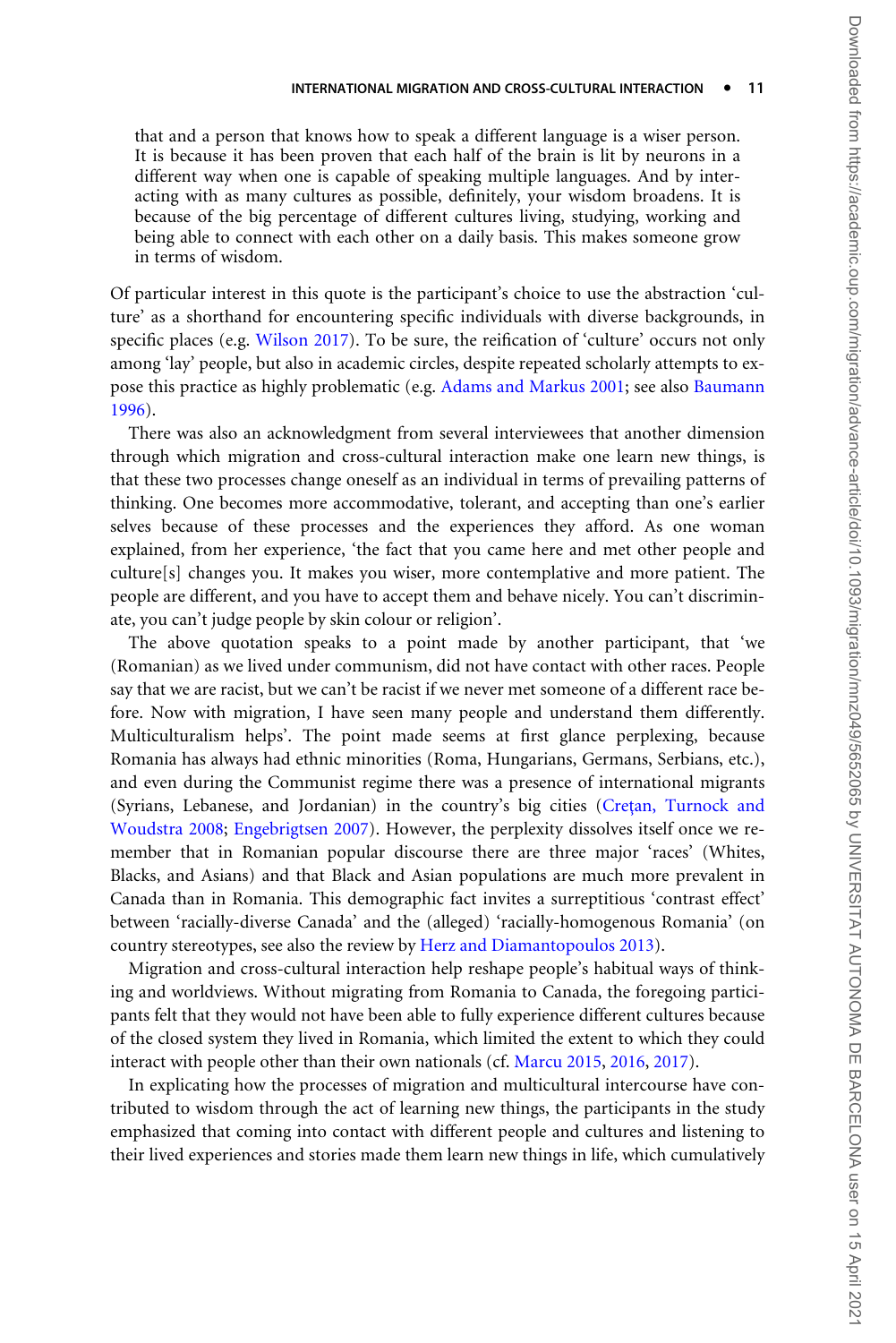#### 12 • D. SIMANDAN

broadened their perspectives and made them look at life situations differently. These diverse lived experiences, stories, and points of views they are exposed to, through the spatial and social processes of international migration and cross-cultural interaction enrich their knowledge and make them wiser. As noted by one participant:

Meeting people and especially meeting people from different cultures and countries and [being] able to communicate with them and hear a different point of view and perspectives got me to new ideas. It helped me look at things differently. There are so many ideas you can get from them that you can use to build up your knowledge and become wiser. Although I might not realize this, there are definitely ways in which how I am built now, and my thinking is based on my experiences through life.

#### 4.3 Role of place in the development of personal wisdom

While there was a widespread and consistent acknowledgment among the participants that migration and cross-cultural interaction can catalyze the growth of personal wisdom, strangely enough, despite recognizing the role of place in this process, some of the participants noted that wisdom can be developed anywhere. When asked the question 'is Toronto a good place to develop wisdom?' one of the participants responded by saying 'yes, why not. There are no wars here and you have more freedom but you can develop wisdom anywhere in my opinion. The countries that are more civilized do help this development'. Interestingly enough, one other participant also stated that developing wisdom should not be dependent on a specific place. According to the participant, 'I think any place should be a good place to develop wisdom. It depends on you and your connections and what you are doing'. This participant emphasized the element of networks, which has to do with one's ability to connect meaningfully in a multicultural environment. These assertions about the irrelevance of a specific place are contrary to the responses given by other participants to the same question. Though these responses are interesting, they raise the question: Is it the case that a country devoid of multicultural environments offers the same affordances for an individual to become wiser than one's earlier self? Answering this question calls for a comparative study between multicultural and nonmulticultural cities or countries (1) on how individuals may or may not become wiser in such contrasting environments and (2) on the different 'flavours' of wisdom that might be developed. This notwithstanding, the geographical process of migration, coupled with interactions with different people on a daily basis was generally deemed by the participants to result in open-mindedness, personal growth, and wisdom. This empirical theme corroborates [Galinsky et al.'s \(2015\)](#page-19-0) discussion of living in homogenous versus heterogeneous groups (see also [Galinsky and Moskowitz 2000](#page-19-0); [Galinsky et al. 2006](#page-19-0); [Leung et al. 2008](#page-20-0); [Nguyen](#page-20-0) and Benet-Martínez 2013). They emphasized that the former have the tendency to promote narrow mindedness whereas the latter are more likely to encourage a more open-minded stance toward social difference. These themes have also been central to the flourishing geographical literature on place-based encounter ([Valentine 2008](#page-23-0); for a more recent review, see [Wilson 2017\)](#page-23-0). This literature emphasizes that just as place shapes the nature of encounters therein, so, too, the encounters taking place in a particular context continuously make and remake that place, as a function of uneven distributions of power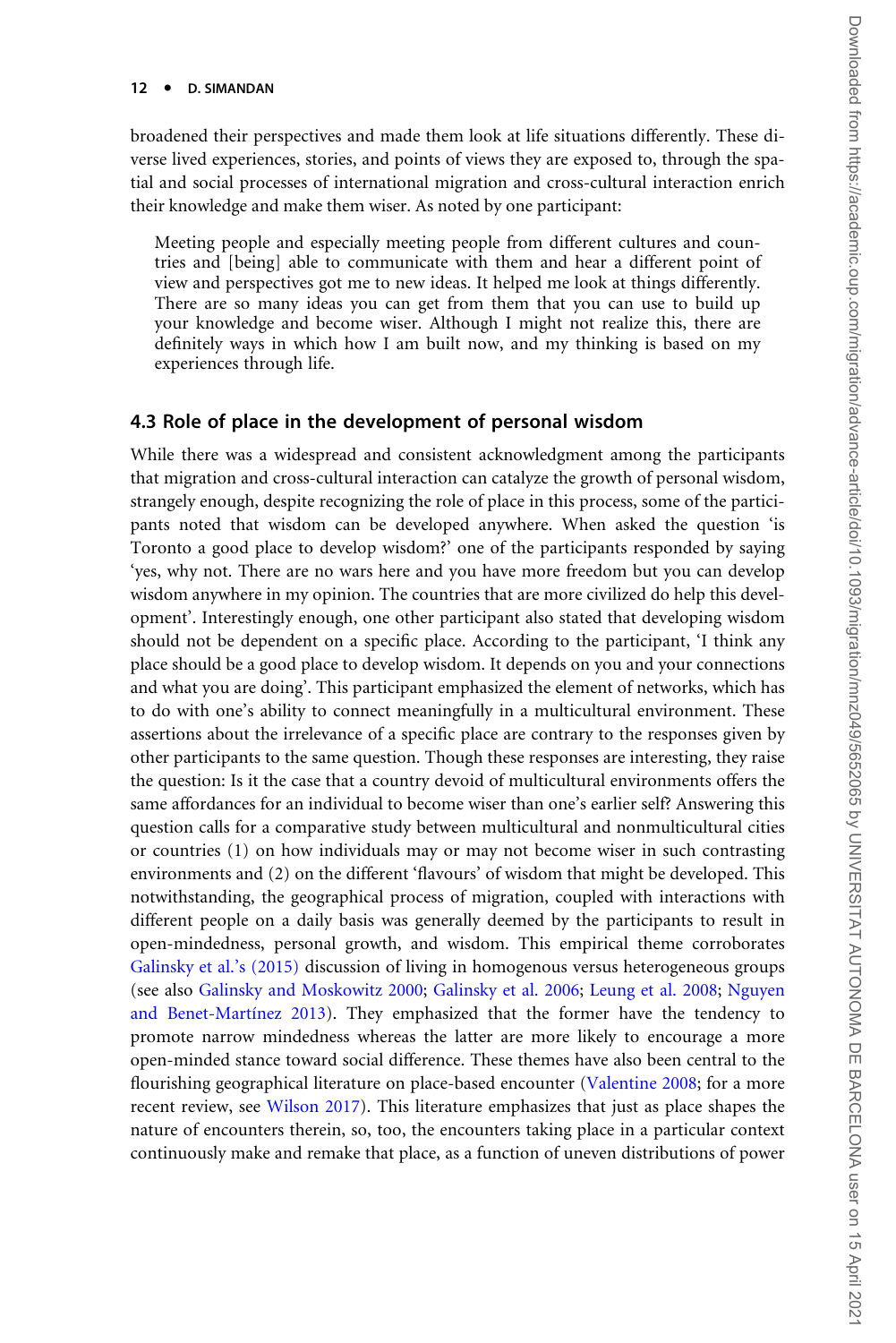and contingently intersecting and interacting axes of social difference (see also [Pastore](#page-21-0) [and Ponzo 2016](#page-21-0)).

# 5. Boundary conditions to the development of personal wisdom through cross-cultural experience

Not all migratory and multicultural experiences foster the growth of wisdom and of prosocial, adaptive behaviors. The persistence of social conflict and hostility within and between various migrant communities makes the problematic of the boundary conditions for the development of wisdom worth investigating (see also [Nassar 2009;](#page-20-0) [Brandt et al.](#page-18-0) [2015;](#page-18-0) [Bergh et al. 2016;](#page-18-0) [Ramos et al. 2016;](#page-21-0) [Sparkman, Eidelman and Blanchar 2016;](#page-22-0) [Crawford 2017:](#page-18-0) 109–25; [Sparkman and Blanchar 2017](#page-22-0); [Hodson et al. 2018;](#page-19-0) [Novis-](#page-20-0)[Deutsch 2018\)](#page-20-0). The participants were asked a simple question: What would be the conditions or experiences that affect an immigrant in a way in which they are unable to become wiser? The responses to this question suggested that there are certain conditions and factors that are favorable to one's becoming wiser than one's earlier self. As a counterpoint to this observation, however, the participants emphasized that these conditions and factors are not homogenous and universal but rather depend on individual disposition, mentality, and expectations. The five recurrent themes pertaining to boundary conditions that emerged from the interview data are: (1) adaptation to the new environment and social system, (2) the role of the host environment as a boundary condition, (3) unmet expectations, (4) cultural shocks as a boundary condition, and (5) the language barrier as a boundary condition.

### 5.1 Adaptation to the new environment and social system

Migrating from a totally different country with its unique culture can make life very challenging in the destination country. As emphasized by one of the participants, 'if you migrate, you need to adapt to the rules and laws of the country. Some came from different culture and were unable to adapt and integrate to life here'. Another participant also noted that adaptation in the face of challenges makes one wiser. For this participant, though it was difficult and sometimes daunting, the experiences he acquired through the challenging periods made him wiser. The participant was quick to add that 'you create the challenge for yourself because you want to live in these places'. He further pointed out from his personal experience that these conditions influence wisdom positively because 'I went through traumatic events and began to understand their value. I began to understand a lot. I matured from these. They help you see things from a different perspective. There are others that find depression from them, but those that are strong become wiser'. This observation is interesting because there may be a tendency for those who migrated on their own accord to willingly accept these challenges and eventually become wiser when compared to those who are forced to migrate. This differential outcome may occur because the voluntary migrants see their migratory trajectory as an emancipation from the push factors that sent them to the destination country, and therefore, they may be more likely to become resilient to the adaptive challenges raised by migration. We offer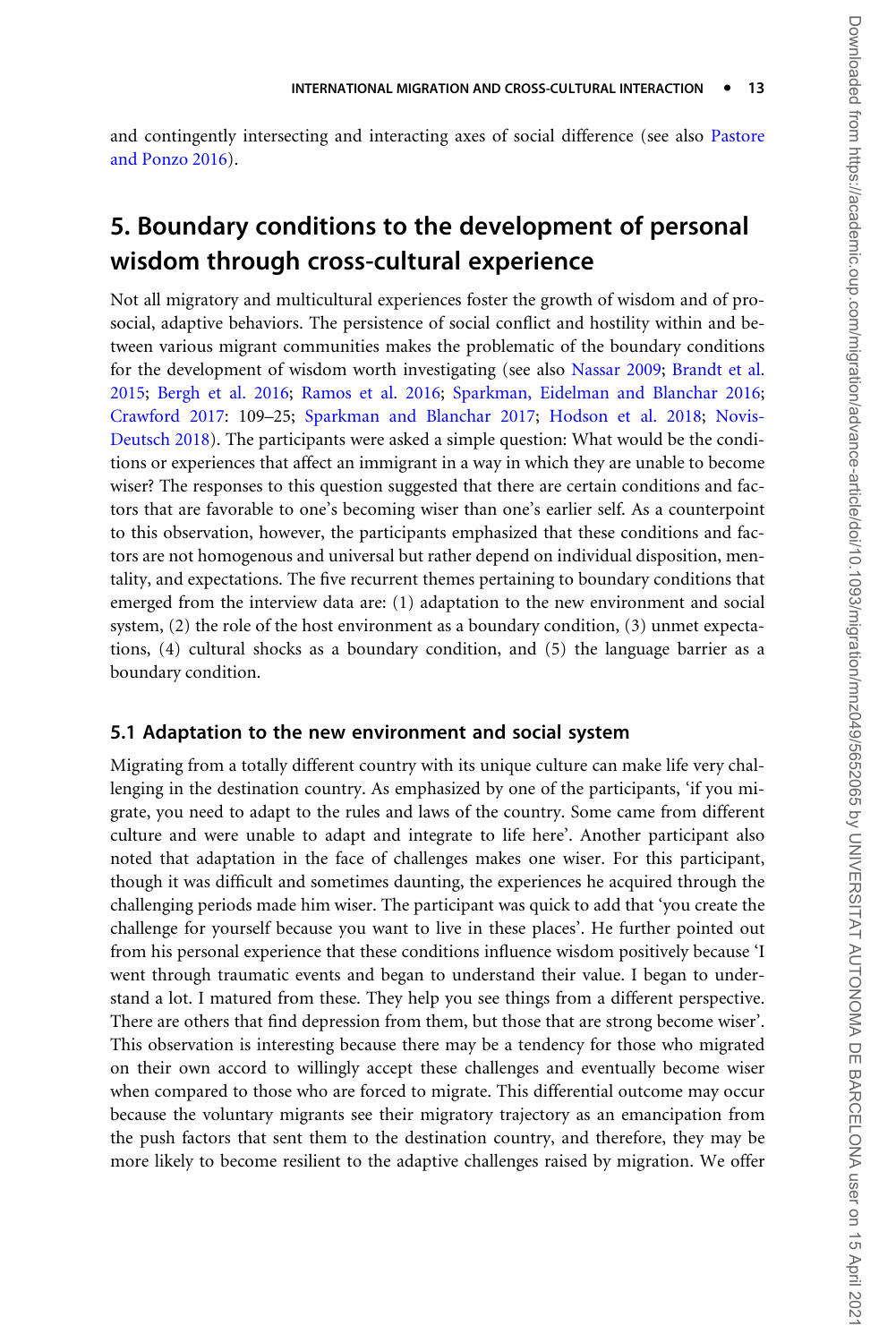#### 14 · D. SIMANDAN

the foregoing thoughts with the proviso that they should be refined by seeing voluntary and forced migration not as a dichotomy, but as a 'continuum of experience' [\(Erdal and](#page-19-0) [Oeppen 2018](#page-19-0): 981) that calls for the corresponding 'analytical need to relate evaluations of voluntariness to available alternatives' ([Erdal and Oeppen 2018](#page-19-0): 981; see also [Pastore](#page-21-0) [2015\)](#page-21-0).

In addition, there is an element of a 'survival and self-selection' effect in the sense that the immigrants who 'failed to adapt' are more likely to have returned to the country of origin and hence were less likely to be included in the sample. Thus, the sample is inherently biased in favor of those who have 'successfully adapted' (we are aware that the language of failed versus successful adaptation is problematic, as it risks reproducing dominant public discourses; see also [Cresswell 2010](#page-18-0); [Brickell and Datta 2011;](#page-18-0) [Mendoza](#page-20-0) and Morén-Alegret 2013; [Kuo 2014;](#page-20-0) [Carling and Schewel 2018](#page-18-0); [Simandan 2019a,b\)](#page-22-0). This brings to the fore the role played by individual agency in decision-making related to whether to migrate or not. How the inability or unwillingness to adapt makes one likely to return to one's home country is concisely illustrated by one of the participants (cf. [Steinmann 2018\)](#page-22-0). According to them:

I know a few families that came here, and they couldn't adapt and went back to Romania because they didn't like this. [It] depends on how they are there [back in Romania]. I know a family, they came to my cousin, and they couldn't get back their job from before. So, for them I think it is better to be there than here. Yea, fear to be alone or far away from home. So, they lived isolated and didn't interact with community. Every day they felt alone, and this is why they decided to go back.

We notice in this quote how the unspecified abstraction 'community' is implicitly framed in a positive manner, as a solution to the problem of immigrants' loneliness. This framing, however, needs to be qualified and contextualized within the broader academic literature concerned with deconstructing the 'romance of the community' [\(Joseph 2002](#page-20-0); see also [Ye](#page-23-0) [2019\)](#page-23-0), and pointing out its nefarious potential in generating social exclusion, stereotyping, marginalization, and ill-being.

#### 5.2 The role of the host environment as a boundary condition

The host environment is inherently endowed to make and unmake migrants' identities in varieties of ways. This fact, our participants argued, is important because if the host environment is hostile, unaccommodating, troublesome, unwelcoming, discriminating, and secluding, the immigrants will not succeed and will thereby fail to grow wiser (cf. [Ellis and](#page-19-0) [Stam 2018;](#page-19-0) [Gravelle 2018](#page-19-0); [Ray and Preston, 2014](#page-21-0); [Valentine et al., 2015](#page-22-0); [Vang and Chang,](#page-23-0) [2019](#page-23-0)). Notwithstanding the foregoing, the participants emphasized that the specifics of the host environment vary from one location to another. According to one of the participants,

If I came to [small Ontario town] straight away, we probably might not have made it. We might have not [acquired] wisdom coming to Canada because we would have felt victimized, segregated, unwelcomed. We probably would not succeed, they probably would not have good jobs like the way they have now. So ... the situations in which you might not succeed and might not [acquire] wisdom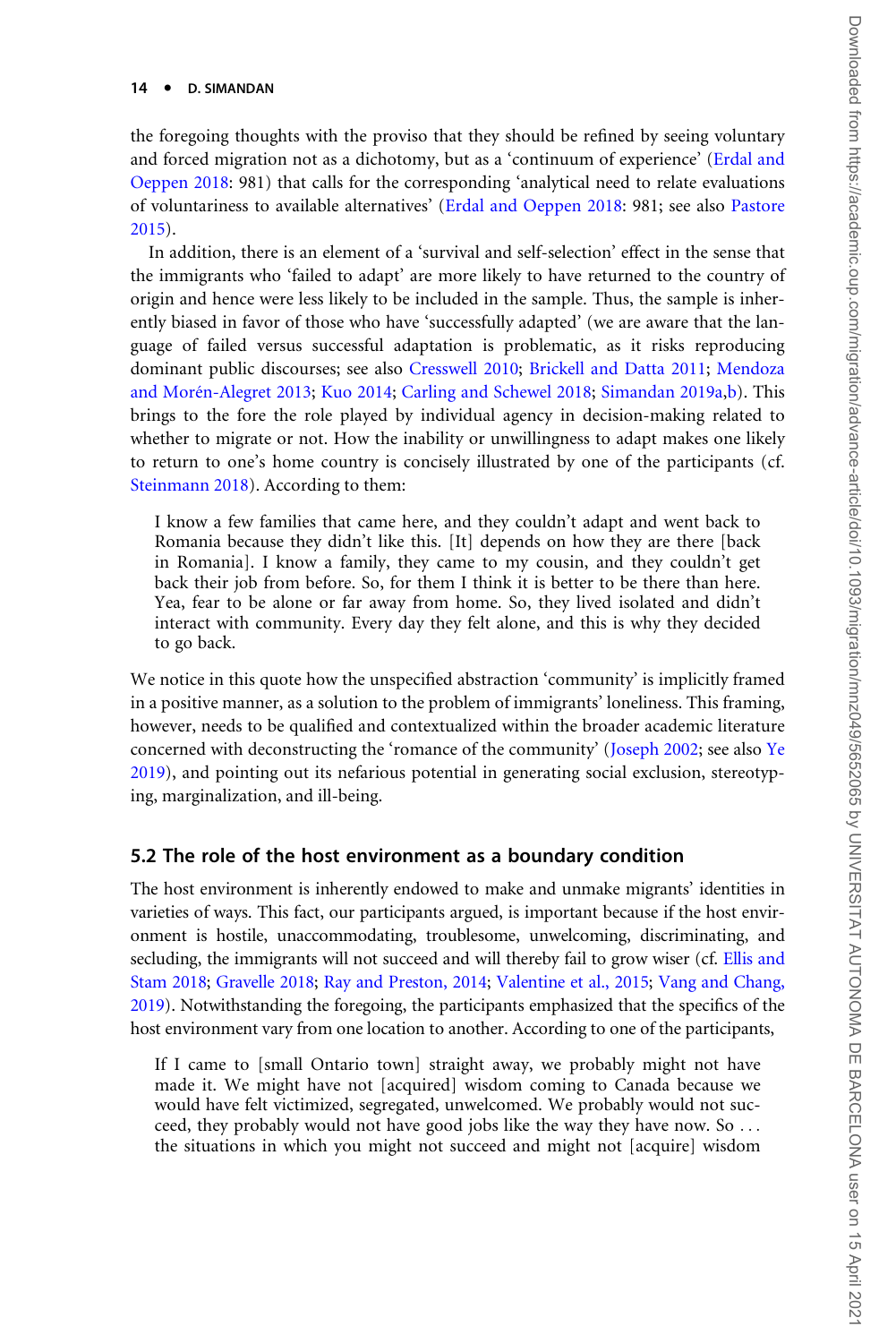from your migration involve this hopeless attitude. Which again, it might be environmentally made hopeless for you.

The host environment could be a catalyst to the development of wisdom and at the same time an obstruction to it. Several of the participants believed nonetheless that individuals with strong personality traits (grit, persistence, and determination) can succeed and become wiser even in those hostile, prejudiced, and segregated environments. This belief, however, is at odds with [Berry et al.'s \(2006\)](#page-18-0) finding that isolation from the host communities and their cultural practices has an unfavorable effect on the immigrants' wellbeing.

### 5.3 Unmet expectations

Immigrants, irrespective of their country of origin, have a number of life expectations to meet in their destination country. Whereas having an expectation prior to embarking on a migration journey is normal, the problem stems from the fact that the expectations are based on conjecture and guesswork [\(Schilling 2018](#page-21-0)). Unmet expectations in the host country constitute an important boundary condition in not acquiring wisdom and building resentment in its stead. According to the participants, the nonrecognition of one's academic credentials and work experiences by the Canadian system is one particularly painful form these unmet expectations can take. As was stressed by one interviewee:

If you were a banker or economist in Romania and you expect the same thing at the point where you land in Canada.... You have to change your perspective and start from the bottom. You are starting from zero. If you were a lawyer in Romania, you cannot be the same thing in Canada or have the same job attribute here. There is a combination of luck and circumstance. So, it matters what type of person they were in Romania, what they did in Romania and their expectations upon arrival to life in Canada.

In a related vein of thought, one participant argued that those who migrated with economic motives and were later confronted with a different reality altogether did not grow wiser because of the bad experience from their downward socioeconomic trajectory. Commenting further, the participants noted that when immigrants conceptualize migration to be an amazing experience, they 'plan from the very beginning that they will move back to their home country to use their new-found wealth to live an amazing life. When the reality isn't like that, they don't get any wisdom. They don't actually get any experiences because they live in a sort of bubble'. These negative experiences could culminate into resentment against the host country for not recognizing one's credentials since they had higher status and were better employed with the same credentials back in their home country. This can be the case of an engineer or a doctor who has to start over as a taxi driver [\(Hussain 2018](#page-20-0)), or the case of an international student who feels rejected and disappointed because her quest for a part-time job in Canada is undermined by the frequent requirement of prior Canadian working experience. The overarching effect is that resentment, humiliation, bitterness, and disappointment undermine the openness required for the flourishing of wisdom and adaptive behaviors.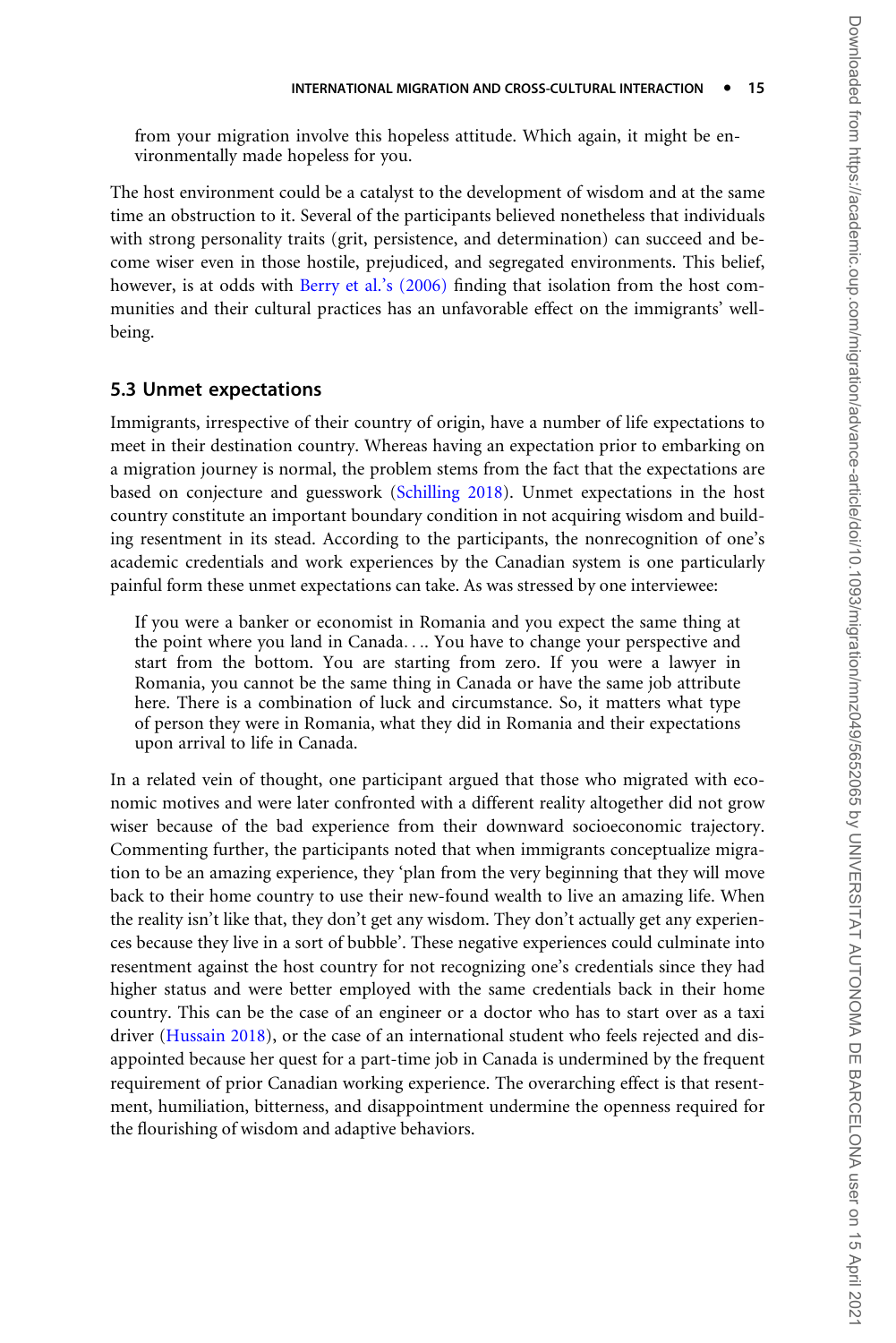#### 5.4 Cultural shocks as a boundary condition

Cultural shock, generally conceived of as disorientation in one's feelings, attitude, and behavior as a result of one's immersion in a different environment, is often associated with migration or any movement that results in a separation from one's immediate family structure. [Adler \(1975\)](#page-18-0) believed that cultural shock has an inherent potential for cultural learning and personal development. Our study suggested, however, that the magnitude of the cultural shocks experienced by immigrants plays a critical role in whether personal wisdom develops or not. According to the participants, those who were strong enough to cope with, and adapt to, the cultural shock, are more likely to grow wiser than those who were overwhelmed by the cultural shock to the point of eventually deciding to return to Romania. According to one interviewee, 'back home in Romania, family was everything. In Canada it is not the same. Shock like that can contribute to wisdom. For some people it might be better to go back because the [culture] shock was too big for them. So, I don't know if they become wiser or foolish'. Commenting on the magnitude of the cultural shock further, another participant expressed surprise when learning about people who wanted to go back to their home country. However, this participant was quick to add that she 'cannot know their experiences. They cannot feel okay here. They did not get a chance to have friends or family around'. Whereas cultural shock is usually considered to be a negative phenomenon, as emphasized by several of the participants, it can equally be a source of individual development, learning of new things, and growth of wisdom. It is this inherent ambiguity that renders it a boundary condition worthy of further investigation in different migration contexts, and with different methodologies.

### 5.5 The language barrier as a boundary condition

Language is an important factor in the integration process of immigrants in their new environment. Consequently, it has ramifications for how one is able to integrate in the host society. The interviewees considered the language barrier as one of the boundary conditions constraining the potential development of personal wisdom. The argument was made that those who were able to communicate in the spoken languages of Canada (English and French), depending on the province the immigrants found themselves in, were able to interact with people and integrate meaningfully. However, those who were not able to communicate in English or French were left isolated and, in the process, became frustrated. Relating to the language barrier, one participant stated that:

I know family friends that are coming here that don't speak the language and don't drive and it [is] really hard to interact with someone and they just stay in the house. And it is really hard to be this limited and they become angry and frustrated. They are a bomb on the shelf ready to explode. They don't become wiser, they even lose something that they knew three months ago like smiling when you have a friend come over. You are just angry with the situation that you are in because you are stuck somewhere.

The language barrier has the potency to handicap the integration process in the host community. To the extent that one is unable to communicate in the official language(s) of the host community (in this context, either English or French), one finds herself excluded from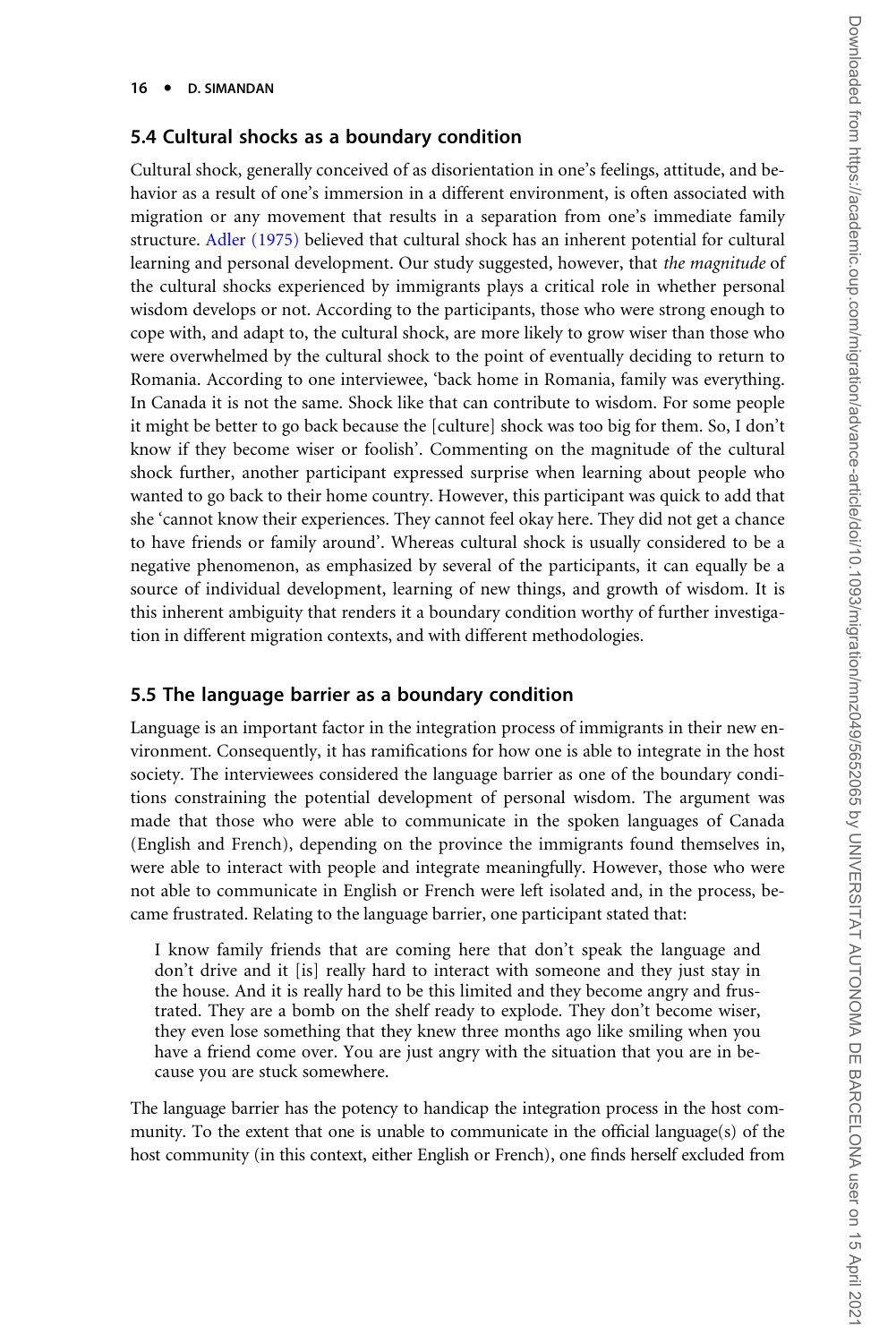the rest of the community. This exclusion undermines the social, economic, and cultural integration of the immigrants who come to the host country with a different culture and language. There also seems to be a relationship between the severity of the language barrier and unemployment and/or underemployment. Immigrants who can speak the official language(s) of the host community have much better chances of finding and securing employment than those who do not. The foregoing notwithstanding, the language barrier as an obstacle to the integration process can be overcome. However, this depends on personal motivation and on the rationale for migration. Children who migrated with their parents have the better chance of overcoming this obstacle to integration. This is because they have the opportunity to enroll in school, immerse themselves in the cultural setting of the school environment, and in the process learn the official language(s) of the host community. Even though the adult immigrants also have somewhat similar opportunities to enroll in schools to learn the official language, this depends on the rationale for their migration. Those with a motive to succeed career-wise in the host community will go the extra mile to learn the language and overcome this barrier to integration. On the contrary, the older age migrants who join their relatives in Canada under the 'Visa for Parents and Grandparents' Program are less likely to be motivated to learn the language and integrate into the larger host community. This is because they are old and dependent on their children for support and/or they are retired and thus feel no immediate need or pressing motivation to learn the official language.

### 6. Discussion and conclusion

Worldwide, migrant cities (including Toronto) are experiencing a growth in various forms of social conflict and criminal activity, a phenomenon that places the issue of how people could and should cohabit with each other at the forefront of the international agenda ([Muggah 2014](#page-20-0)). It is by speaking directly to this very timely issue that our article is significant to the interdisciplinary fields of migration studies and ethnic studies. Its empirical focus on the relationship between international migration, cross-cultural interaction, and the growth of personal wisdom, opens up new research questions and highlights the potential theoretical and practical usefulness of paying attention to (1) migration as a catalyst to wisdom and (2) wisdom as an individual and collective resource for successful cohabitation in multicultural settings.

Our empirical research indicated that Romanian immigrants in Ontario identified their migration and cross-cultural interactions to be highly beneficial to their becoming wiser than their earlier selves. This supports prior work on learning wisdom through geographical dislocations that shows how the opening space created through international migration enables personal growth ([Simandan 2013b](#page-21-0)). Our study suggests that changes in perspective, the learning of new things, as well as changes in one's prevalent patterns of thinking are specific manifestations of how the process of migration, coupled with crosscultural interaction in the destination environment makes one wiser than one's earlier self. These themes emerging from the interview data support prior hypotheses that international migration and its associated cross-cultural interactions (1) enrich a person's horizon and (2) promote 'growing awareness of the relativity of values; heightened sense of perspective; a sharpened questioning of received wisdom; better understanding of life's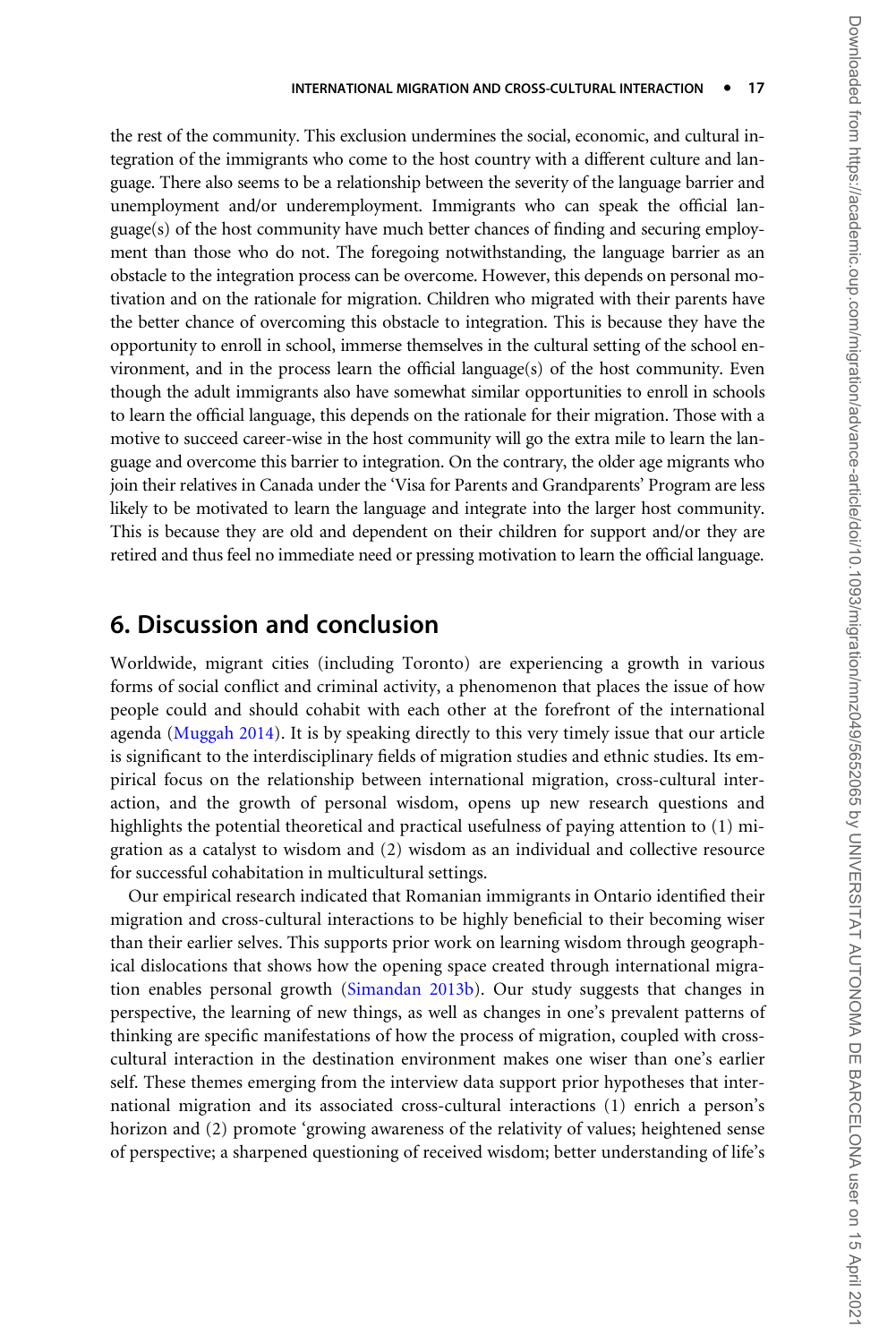contingencies; [and] a broader repertoire of procedural knowledge for dealing with life's knotty problems' ([Simandan 2013b](#page-21-0): 392). There seems to be a perceived positive relationship between migration and becoming wise whereby 'people who avoid traveling or [migrating] are to some extent believed to lack the experience needed to reach the ... stage of being identified as a wise individual' [\(Raileanu 2017](#page-21-0): 67). This assertion resonates with how our research participants understood their migration and cross-cultural interactions as useful for growing wiser than their earlier selves.

The study also revealed that adaptation to the new environment and social system, the role of the host environment, unmet expectations, cultural shocks, and the language barrier were often deemed by our interviewees as the most important boundary conditions that constrain the potential for the flourishing of wisdom. The participants noted that these structural boundary conditions interact with 'luck', and with individual differences in attitude, personality, ability, and character, to explain the wide spectrum of outcomes of migration trajectories. The findings suggest that those who are able to adapt to their destination environment become wiser in the process, whereas those who give up and go back to their home country are often locked in negative emotions such as resentment, disappointment, frustration, and bitterness, which may undermine the open attitude required for wisdom to flourish. The participants also pointed out that those who migrated by choice are often better off adapting than the forced migrants who were compelled to migrate. Our research indicates that the destination environment plays an important role in shaping and reshaping one's prospects of becoming wiser or more foolish. Hostile, homogenous, exclusionary, and xenophobic environments are generally deemed by our participants as not favorable for immigrants to become wiser. However, the study suggests that there are some exceptions where individuals with strong determination and persistence can surmount the challenges posed by the hostile environment, succeed and become wiser in the process in spite of the unfavorable *milieu*. Even though we concur, there are many immigrants who succeed and become wiser even in hostile environments through the assistance they get from a small but critical subset of the host community (from information centers or from countrymen and women or from benevolent persons). As [Nicholls and Uitermark \(2016\)](#page-20-0) have shown, new immigrants tend to rely on their own ethnic networks and social capital to pool resources, gain access to information, and develop new identities in the process when confronted with limitations and impediments. Last but not least, unmet expectation(s) are perceived by our interviewees as one of the most significant boundary conditions to the growth of wisdom through migration and in its wake. The inability to meet the expected outcomes of migrating is viewed by our research participants as undermining one's quest to becoming wise. Bearing these boundary conditions in mind, our empirical research suggests that place-specific experiences acquired through international migration and subsequent cross-cultural interaction can be usefully understood as a 'fertile ground' for the flourishing of personal wisdom, which itself can act as an individual and collective resource for cohabitation in multicultural settings.

### Acknowledgments

We would like to thank the Romanian immigrants residing in Ontario, Canada who participated in our study. We are grateful to the anonymous reviewers for their detailed suggestions on how to improve the initial manuscript.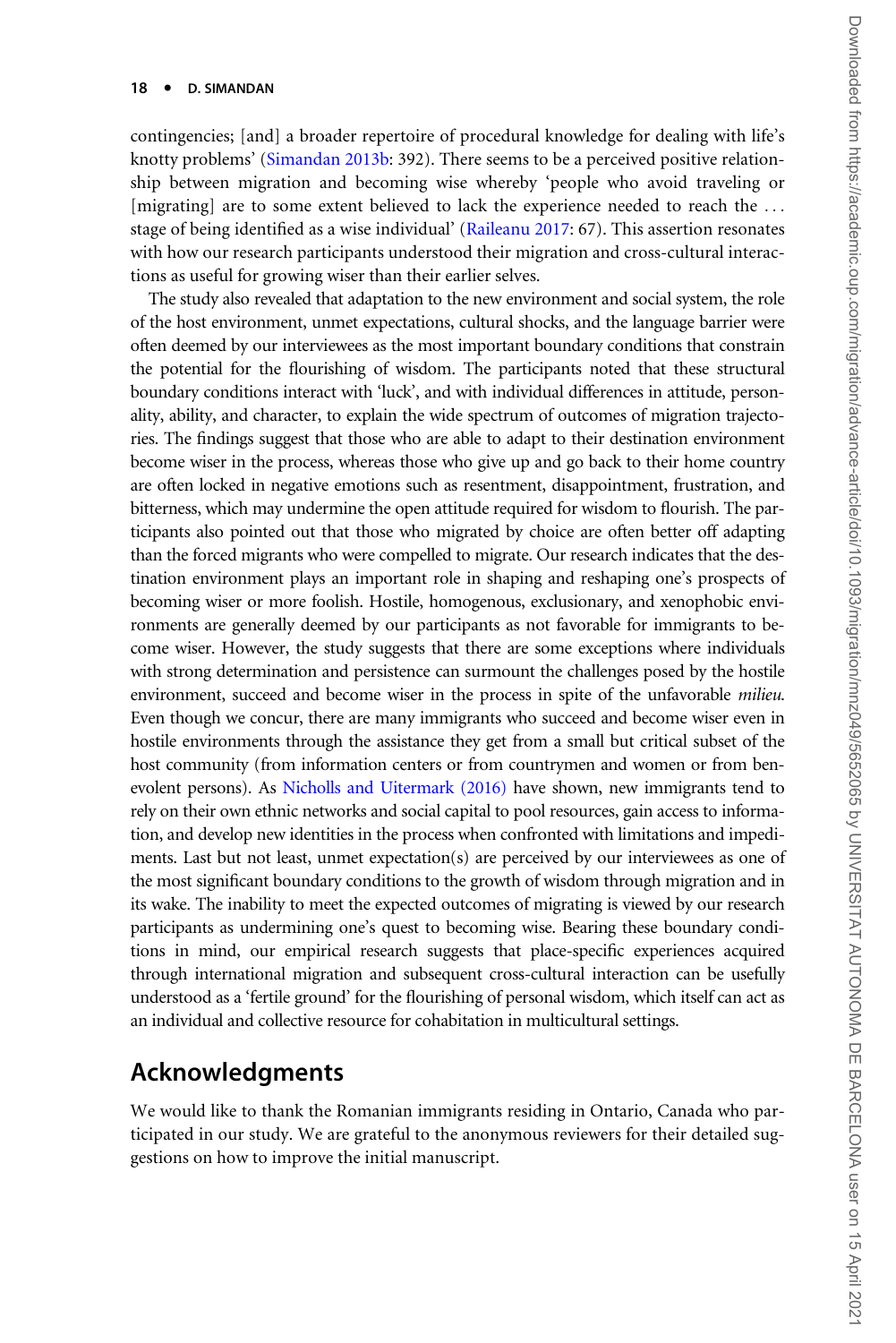### <span id="page-18-0"></span>Funding

This work was supported by Insight Grant [435–2013-0161] of the Social Sciences and Humanities Research Council of Canada, with D.S. as its principal investigator, and S.K.K. and A.R. as graduate research assistants.

Conflict of interest statement: None declared.

### References

- Adams, G. and Markus, H. R. (2001) 'Culture as Patterns: An Alternative Approach to the Problem of Reification', Culture & Psychology, 7/3: 283-96.
- Adler, P. S. (1975) 'The Transitional Experience: An Alternative View of Culture Shock', Journal of Humanistic Psychology, 15/4: 13–23.
- Amin, A. and Graham, S. (1997) 'The Ordinary City', Transactions of the Institute of British Geographers, 22: 411–429.
- Askins, K. (2016) 'Emotional Citizenry: Everyday Geographies of Befriending, Belonging and Intercultural Encounter', Transactions of the Institute of British Geographers, 41/4: 515–27.
- Baltes, P. B. and Staudinger, U. (1993) 'The Search for a Psychology of Wisdom', Current Directions in Psychological Science, 2: 75–80.
- Baumann, G. (1996) Contesting Culture: Discourses of Identity in Multi-Ethnic London. Cambridge: Cambridge University Press.
- Bell, D. and de Shalit, A. (2011) The Spirit of Cities: why the Identity of a City Matters in the Global Age. London: Princeton University Press.
- Berry, J. W. et al. (2006) 'Immigrant Youth: Acculturation, Identity, and Adaptation', Applied Psychology, 55/3: 303–32.
- Bergh, R., Akrami, N., Sidanius, J. and Sibley, C. G. (2016) 'Is Group Membership Necessary for Understanding Generalized Prejudice? A Re-evaluation of Why Prejudices are Interrelated', Journal of Personality and Social Psychology, 111/3: 367–95.
- Brandt, M. J. et al. (2015) 'Bounded Openness: The Effect of Openness to Experience on Intolerance Is Moderated by Target Group Conventionality', Journal of Personality and Social Psychology, 109/3: 549.
- Brickell, K. and Datta, A. eds (2011) Translocal Geographies. Farnham, UK: Ashgate Publishing, Ltd.
- Carling, J. and Schewel, K. (2018) 'Revisiting Aspiration and Ability in International Migration', Journal of Ethnic and Migration Studies, 44/6: 945–63.
- Crawford, J. T. (2017) The Politics of the Psychology of Prejudice. In Jarret T. Crawford and Lee Jussim (eds.) Politics of Social Psychology. London, UK: Psychology Press.
- Cresswell, T. (2010) 'Towards a Politics of Mobility', Environment and Planning D: Society and Space, 28/1: 17–31.
- Cretan, R., Turnock, D. and Woudstra, J. (2008) 'Identity and Multiculturalism in the Romanian Banat', Méditerranée, 110: 17–26.
- Culic, I. (2010) 'State of Imagination: Embodiments of Immigration Canada', The Sociological Review, 58/3: 343–60.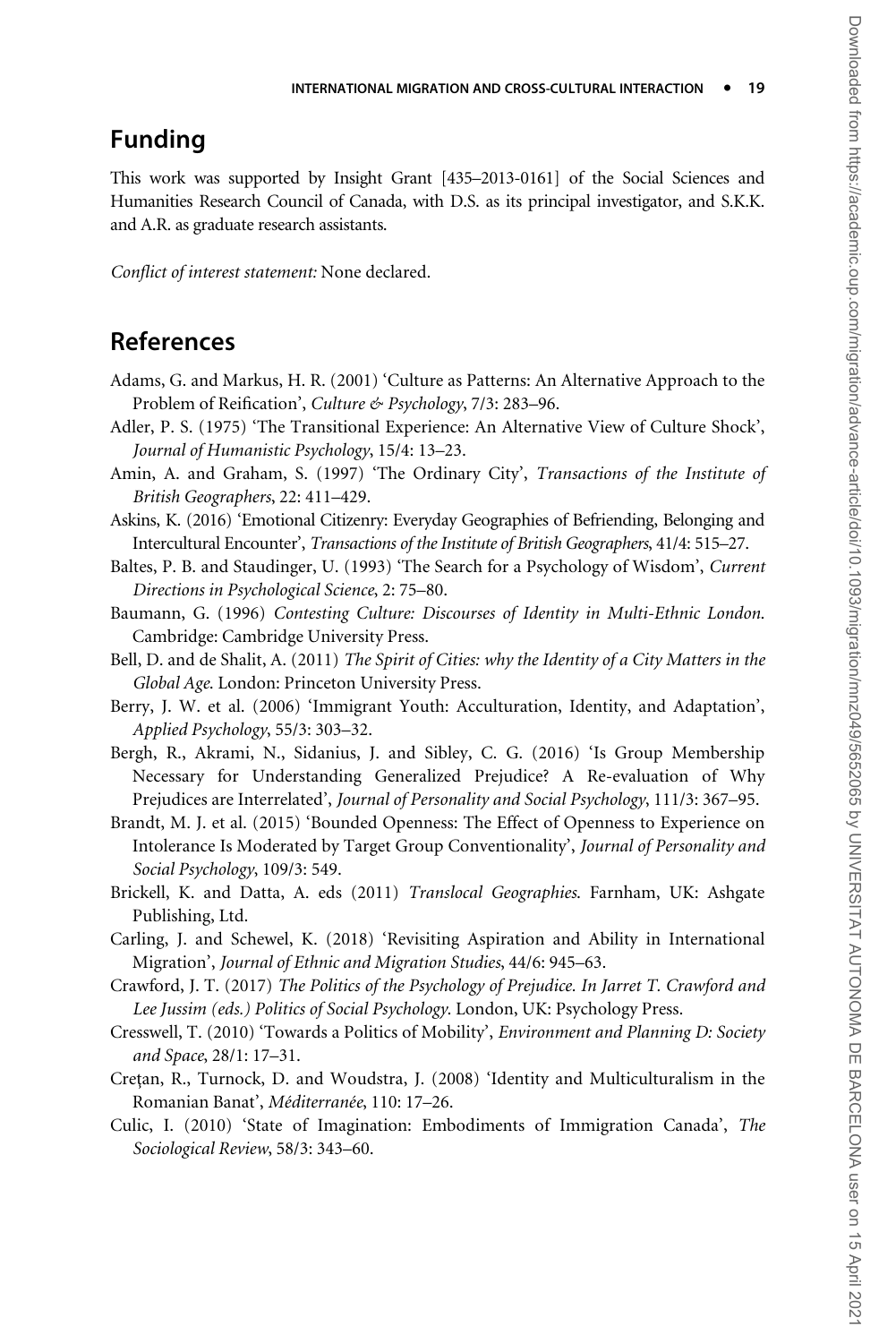- <span id="page-19-0"></span>——— (2012) 'Immigrating Ethnicity: Configuring Romanianness in North America at the Turn of the Twentieth Century', Romanian Journal of Communication and Public Relations, 14/4: 29–46.
- Derudder, B. and Taylor, P. (2005) 'The Cliquishness of World Cities', Global Networks, 5/1: 71–91.
- Donato, K. M. et al. (2006) 'A Glass Half Full? Gender in Migration Studies 1', International Migration Review, 40/1: 3–26.
- Ellis, B. and Stam, H. (2018) 'Cycles of Deportability: Threats, Fears, and the Agency of 'Irregular' Migrants in Canada', Migration Studies, 6/3: 321.
- Engebrigtsen, A. (2007) Exploring Gypsiness: power, Exchange and Interdependence in a Transylvanian Village. Oxford, UK: Berghahn Books.
- Erdal, M. B. and Oeppen, C. (2018) 'Forced to Leave? the Discursive and Analytical Significance of Describing Migration as Forced and Voluntary', Journal of Ethnic and Migration Studies, 44/6: 981–98.
- Erel, U. (2010) 'Migrating Cultural Capital: Bourdieu in Migration Studies', Sociology, 44/4: 642–60.

——— and Ryan, L. (2019) 'Migrant Capitals: Proposing a Multi-Level Spatio-Temporal Analytical Framework', Sociology, 53/2: 246–63.

- Erten, E. Y., van den Berg, P. and Weissing, F. J. (2018) 'Acculturation Orientations Affect the Evolution of a Multicultural Society', Nature Commununication, 9/1: 58.
- Fengyan, W. and Hong, Z. (2012) 'A New Theory of Wisdom: Integrating Intelligence and Morality', Psychology Research, 2/1: 64–75.
- Galinsky, A. et al. (2006) 'Power and Perspectives Not Taken', Psychological Science, 17/12: 1068–74.
- ——— et al. (2015) 'Maximizing the Gains and Minimizing the Pains of Diversity: A Policy', Perspectives on Psychological Science, 10/6: 742–8.
- Galinsky, A. D. and Moskowitz, G. B. (2000) 'Perspective-Taking: Decreasing Stereotype Expression, Stereotype Accessibility, and In-Group Favoritism', Journal of Personality and Social Psychology, 78/4: 708.
- Glück, J., Strasser, I. and Bluck, S. (2009) 'Gender Differences in Implicit Theories of Wisdom', Research in Human Development, 6/1: 27–44.
- Gravelle, T. (2018) 'Partisanship, Local Context, Group Threat, and Canadian Attitudes Towards Immigration and Refugee Policy', Migration Studies, 6/3: 448.
- Grossmann, I. (2017) 'Wisdom in Context', Perspectives on Psychological Science, 12/2: 233–57.
- Harvey, W. (2008) 'Strong or Weak Ties? British and Indian Expatriate Scientists Finding Jobs in Boston', Global Networks, 8/4: 453–73.
- Herz, M. F. and Diamantopoulos, A. (2013) 'Activation of Country Stereotypes: Automaticity, Consonance, and Impact', Journal of the Academy of Marketing Science, 41/4: 400–17.
- Ho, E. L. (2011) 'Migration Trajectories of "Highly Skilled" Middling Transnationals: Singaporean Transmigrants in London', Population, Space and Place, 17/1: 116–29.
- Hodson, G. et al. (2018) 'Intergroup Contact as an Agent of Cognitive Liberalization', Perspectives on Psychological Science, 13/5: 523–48.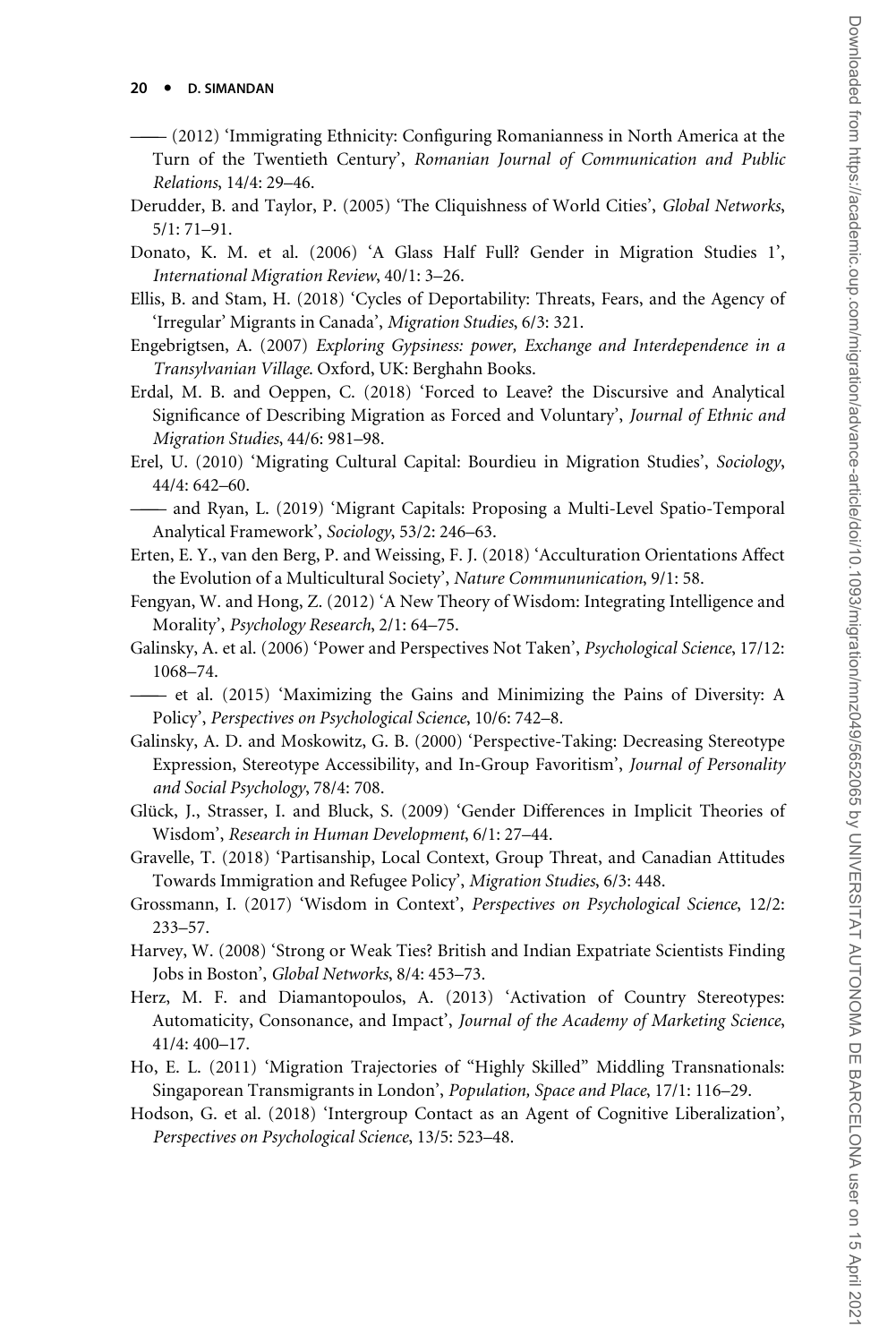- <span id="page-20-0"></span>Hussain, Y. (2018) 'I Was Professor in India and Here I Am a Taxi Driver': Middle Class Indian Migrants to New Zealand', Migration Studies. [https://doi.org/10.1093/migra](https://doi.org/10.1093/migration/mny025) [tion/mny025](https://doi.org/10.1093/migration/mny025).
- Joseph, M. (2002) Against the Romance of Community. Minneapolis, MI: University of Minnesota Press.
- Kraler, A. et al. eds (2011) Gender, Generations and the Family in International Migration. Amsterdam, Netherlands: Amsterdam University Press.
- Kuo, B. C. (2014) 'Coping, Acculturation, and Psychological Adaptation among Migrants: A Theoretical and Empirical Review and Synthesis of the Literature', Health Psychology and Behavioral Medicine, 2/1: 16–33.
- Kutor, S. K. (2019) 'Wisdom and Cross-cultural Interaction: A Geographical Perspective', Major Research Paper, Brock University. [https://doi.org/10.13140/RG.2.2.22926.](https://doi.org/10.13140/RG.2.2.22926.61765) [61765.](https://doi.org/10.13140/RG.2.2.22926.61765)
- Leung, A. K. Y. et al. (2008) 'Multicultural Experience Enhances Creativity: The When and How', American Psychologist, 63/3: 169–81.
- Lutz, H. (2018) 'Gender Relations and Migration: Introduction to the Current State of the Debate', in Amelina, A. and Lutz, H. (eds) Gender and Migration, pp. 1–25. London: Routledge.
- Marcu, S. (2015) 'From the Marginal Immigrant to the Mobile Citizen: Reconstruction of Identity of Romanian Migrants in Spain', Population, Space and Place, 21/6: 506–17.
- ——— (2016) 'Learning Mobility Challenging Borders: Cross-Border Experiences of Eastern European Immigrants in Spain', Mobilities, 11/3: 343–61.
- ——— (2017) 'Tears of Time: A Lefebvrian Rhythmanalysis Approach to Explore the Mobility Experiences of Young Eastern Europeans in Spain', Transactions of the Institute of British Geographers, 42/3: 405–16.
- Meissner, F. and Vertovec, S. (2015) 'Comparing Super-Diversity', Ethnic and Racial Studies, 38/4: 541–55.
- Mendoza, C. and Morén-Alegret, R. (2013) 'Exploring Methods and Techniques for the Analysis of Senses of Place and Migration', Progress in Human Geography, 37/6: 762–85.
- Moore, F. (2016) 'City of Sojourners versus City of Settlers: Transnationalism, Location and Identity among Taiwanese Professionals in London and Toronto', Global Networks, 16/3: 372–90.
- Muggah, R. (2014) 'Deconstructing the Fragile City: Exploring Insecurity, Violence and Resilience', Environment and Urbanization, 26/2: 345–58.
- Nassar, J. R. (2009) Globalization and Terrorism: The Migration of Dreams and Nightmares. Rowman & Littlefield Publishers.
- Neal, Z. P. (2007) 'The Duality of World Cities and Firms: comparing Networks, Hierarchies, and Inequalities in the Global Economy', Global Networks, 8/1: 94–115.
- Nguyen, A. and Benet-Martínez, V. (2013) 'Biculturalism and Adjustment: A Meta-Analysis', Journal of Cross-Cultural Psychology, 44/1: 122–59.
- Nicholls, W. and Uitermark, J. (2016) 'Migrant Cities: Place, Power, and Voice in the Era of Super-Diversity', Journal of Ethnic and Migration Studies, 42/6: 877–92.
- Novis-Deutsch, N. S. (2018) 'The One and the Many: Both/and Reasoning and the Embracement of Pluralism', Theory & Psychology, 28/4: 429-50.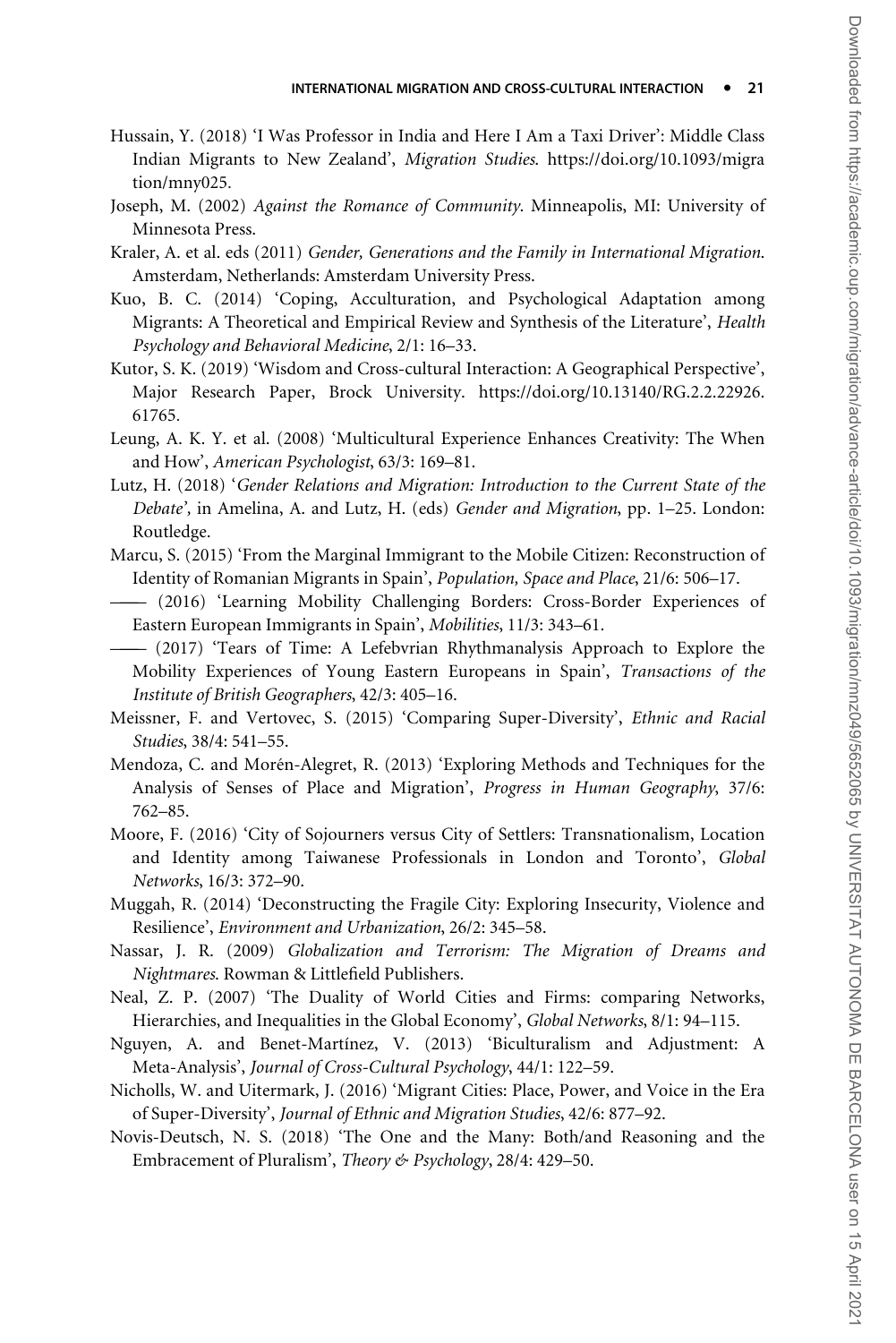- <span id="page-21-0"></span>Palmary, I. et al. (2010) Gender and Migration: Feminist Interventions. London, UK: Zed Books.
- Paraschivescu, C. (2011) 'How Do the Romanians Experience the Process of Transnationalism? Canada and the UK Compared', Sociologie Romaneasca, 9.2/2: 28–50.
- Pastore, F. (2015) 'The Forced, the Voluntary and the Free. Migrants' Categorisation and the Tormented Evolution of the European Migration and Asylum Regime', Studi Emigrazione, 200: 569–86.
- ——— and Ponzo, I. (2016) Inter-Group Relations and Migrant Integration in European Cities, Springer.
- Patterson, G. J. (1985) 'The Persistence of White Ethnicity in Canada: The Case of the Romanians', East European Quarterly, 19/4: 493–500.
- Pessar, P. R. and Mahler, S. J. (2003) 'Transnational Migration: Bringing Gender In', International Migration Review, 37/3: 812–46.
- Probyn, E. (1996) Outside Belongings. London: Routledge.
- Raileanu, A. (2017) Wisdom and International Migration: A Study of Romanian Immigrants in Ontario, Major Research Paper. Brock University. [https://doi.org/10.](https://doi.org/10.13140/RG.2.2.33771.75049) [13140/RG.2.2.33771.75049](https://doi.org/10.13140/RG.2.2.33771.75049).
- Ramos, M. et al. (2016) 'The Opportunities and Challenges of Diversity: Explaining Its Impact on Individuals and Groups', European Journal of Social Psychology, 46/7: 793–806.
- Ratha, D., De, S., Plaza, S., Schuettler, K., Shaw, W., Wyss, H. and Yi, S. (2016) 'Migration and Remittances – Recent Developments and Outlook', Migration and Development Brief 26. World Bank, Washington, DC.
- Ray, B. and Preston, V. (2014) 'Working with Diversity: A Geographical Analysis of Ethno-Racial Discrimination in Toronto', Urban Studies, 52/8: 1505–22.
- Ritchie, J. and Spencer, L. (1994) 'Qualitative Data Analysis for Applied Policy Research', in Bryman, A. and Burgess, R. G. (eds) Analysing Qualitative Data, pp. 173–194. London: Routledge.
- Sandercock, L. (2003) Cosmopolis II: Mongrel Cities in the 21st Century. London: Continuum.
- Schilling, E. (2018) 'Between Statistical Odds and Future Dreams: Biographical Future Drafts of Young Migrants', Migration Studies. [https://doi.org/10.1093/migration/](https://doi.org/10.1093/migration/mny028) [mny028.](https://doi.org/10.1093/migration/mny028)
- Silvey, R. (2006) 'Geographies of Gender and Migration: Spatializing Social Difference', International Migration Review, 40/1: 64–81.
- Simandan, D. (2002) 'On What it Takes to be a Good Geographer', Area, 34/3: 284–293.
- ——— (2010) 'Beware of Contingency', Environment and Planning D: Society and Space, 28/3: 388–96.
- ——— (2011) 'The Wise Stance in Human Geography', Transactions of the Institute of British Geographers, 36/2: 188–92.
- ——— (2013a) 'Introduction: Learning as a Geographical Process', The Professional Geographer, 65/3: 363–8.
- (2013b) 'Learning Wisdom through Geographical Dislocations', The Professional Geographer, 65/3: 390–5.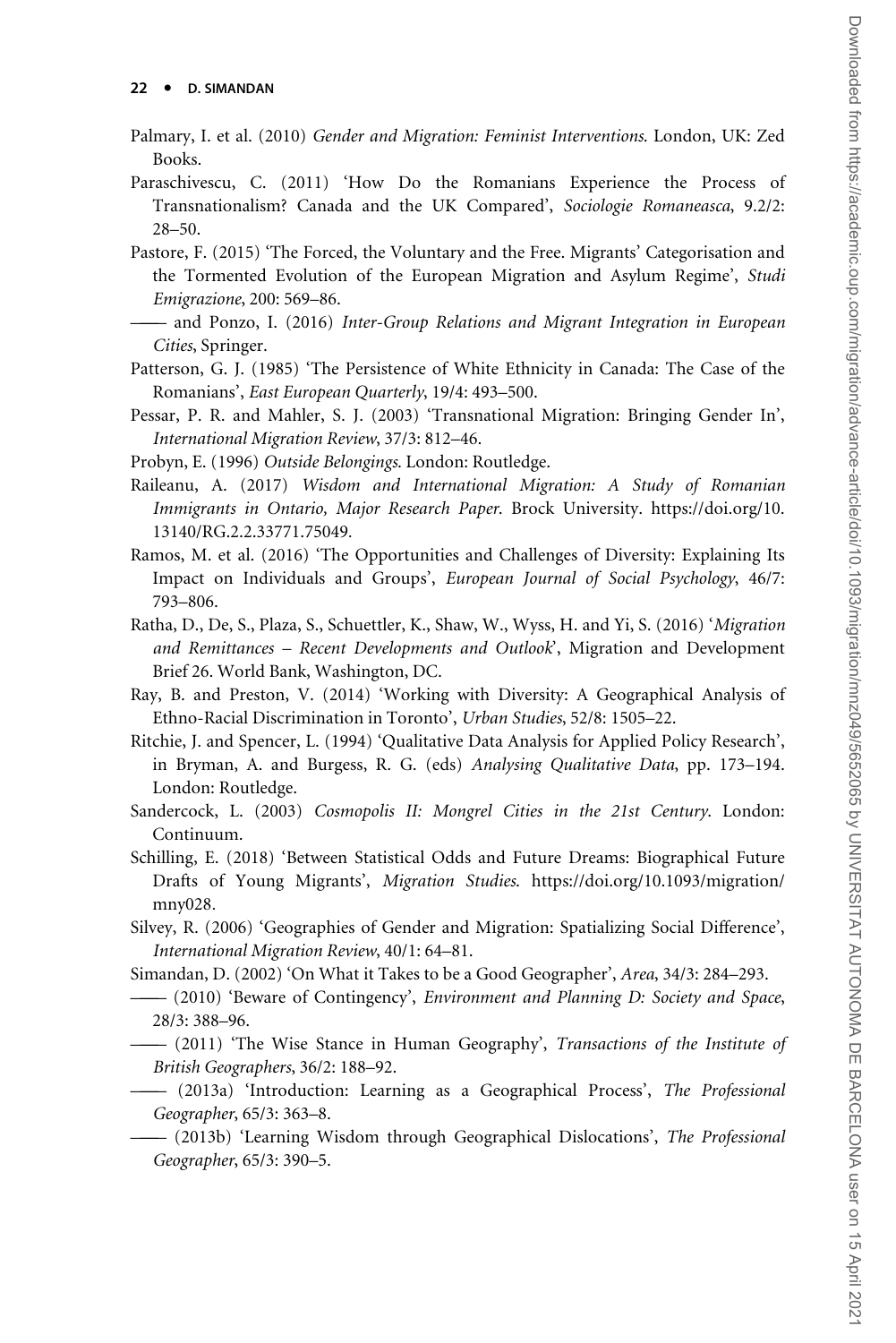<span id="page-22-0"></span>——— (2016) 'Proximity, Subjectivity, and Space: Rethinking Distance in Human Geography', Geoforum, 75: 249–52.

— (2017) 'Demonic Geographies', Area, 49/4: 503–9.

- ——— (2018a) 'Being Surprised and Surprising Ourselves: A Geography of Personal and Social Change', Progress in Human Geography, 030913251881043. [https://doi.org/10.](https://doi.org/10.1177/0309132518810431) [1177/0309132518810431](https://doi.org/10.1177/0309132518810431).
- ——— (2018b) 'Rethinking the Health Consequences of Social Class and Social Mobility', Social Science & Medicine, 200: 258-61.
- ——— (2018c) 'Competition, Contingency, and Destabilization in Urban Assemblages and Actor-Networks', Urban Geography, 39/5: 655–66.
- ——— (2018d) 'Wisdom and Foresight in Chinese Thought: Sensing the Immediate Future', Journal of Futures Studies, 22/3: 35–50.
- ——— (2019a) 'Beyond Haraway? Addressing Constructive Criticisms to the 'Four Epistemic Gaps' Interpretation of Positionality and Situated Knowledges', Dialogues in Human Geography, 9/2: 166–70.

——— (2019b) 'Competition, Delays, and Coevolution in Markets and Politics', Geoforum, 98: 15–24.

- (2019c) 'Revisiting Positionality and the Thesis of Situated Knowledge', Dialogues in Human Geography, 9/2: 129–49.
- ——— (2019d) 'Iterative Lagged Asymmetric Responses in Strategic Management and Long-Range Planning', Time & Society, 28/4: 1363–81.
- Smith, M. (2005) 'Transnational Urbanism Revisited', Journal of Ethnic and Migration Studies, 31/2: 235–44.

Sparkman, D. J. and Blanchar, J. C. (2017) 'Examining Relationships among Epistemic Motivation, Perspective Taking, and Prejudice: A Test of Two Explanatory Models', Personality and Individual Differences, 114: 48–56.

———, Eidelman, S. and Blanchar, J. C. (2016) 'Multicultural Experiences Reduce Prejudice through Personality Shifts in Openness to Experience', European Journal of Social Psychology, 46/7: 840–53.

Statistics Canada (2016) Census Profile, 2016 Census <[https://www12.statcan.gc.ca/cen](https://www12.statcan.gc.ca/census-recensement/2016/dp-pd/prof/index.cfm? Lang=E) [sus-recensement/2016/dp-pd/prof/index.cfm? Lang](https://www12.statcan.gc.ca/census-recensement/2016/dp-pd/prof/index.cfm? Lang=E)=[E](https://www12.statcan.gc.ca/census-recensement/2016/dp-pd/prof/index.cfm? Lang=E)> accessed 10 August 2019.

- Steinmann, J. -P. (2018) 'One-Way or Return? Explaining Group-Specific Return Intentions of Recently Arrived Polish and Turkish Immigrants in Germany', Migration Studies, 7/1: 117–51.
- Sternberg, R. J. (2004) 'Words to the Wise about Wisdom? A Commentary on Ardelt's Critique of Baltes', Human Development, 47/5: 286–9.

—— and Glück, J. (2019) The Cambridge Handbook of Wisdom. Cambridge, UK: Cambridge University Press.

- Stoilescu, D. (2014) 'A Critical Multicultural Analysis of a Romanian Textbook Taught in Elementary International Language Programs', Acta Didactica Napocensia, 7/3: 33–47.
- Teo, S. Y. (2011) '"The Moon Back Home Is Brighter"? Return Migration and the Cultural Politics of Belonging', Journal of Ethnic and Migration Studies, 37/5: 805–20.
- Valentine, G., Piekut, A., Winiarska, A., Harris, C. and Jackson, L. (2015) 'Mapping the Meaning of "Difference" in Europe: A Social Topography of Prejudice', Ethnicities, 15/4: 568–85.